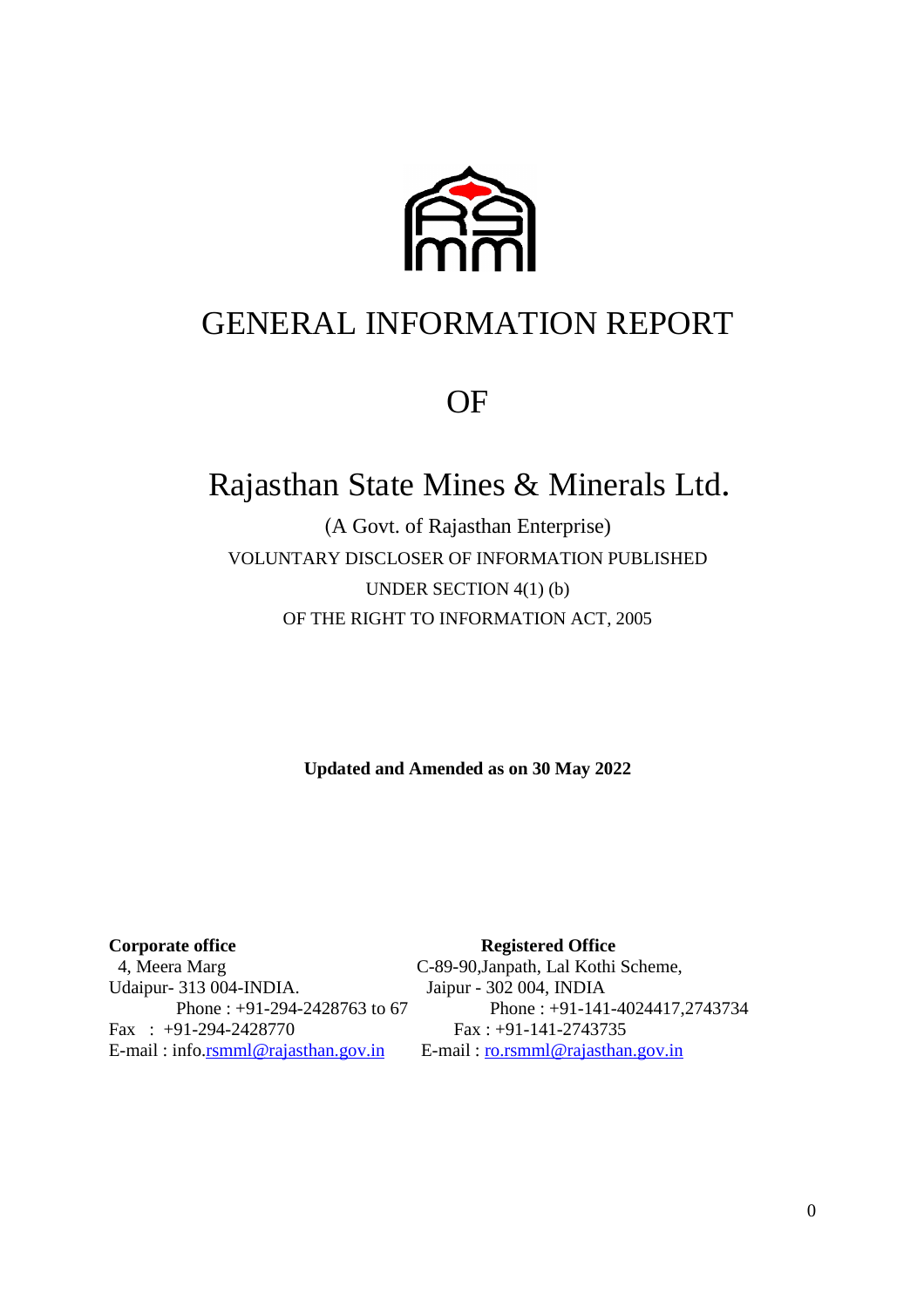### **Preface**

Rajasthan State Mines & Minerals Ltd. is a (A Govt. of Rajasthan Enterprise). With its Corporate office at Udaipur and its registered office at Jaipur engaged in Mining and related business of various minerals mainly, Rock Phosphate, Lignite, Limestone, Gypsum, etc. Information has been documented and published under section 4(1) (b) of the Right to Information Act, 2005.

### **Chapter-I**

#### **The particulars of organisation, functions and duties;**

1.1 Rajasthan State Mines and Minerals limited (in short RSMML) is one of the leading and progressive enterprises of the Government of Rajasthan. It occupies a place of pride in production and marketing of non metallic minerals in India. RSMML is multi mineral and multi location enterprise engaged in mining of Rock Phosphate, Lignite, SMS grade Limestone and Gypsum. RSMML is the leader not only in Mining & Selling of Rock Phosphate, Gypsum across the country, but also global pioneer in technology in open cast mining and mineral beneficiation of Carbonate Rock Phosphate. Besides minerals, RSMML has also forayed into Energy Sector and has setup 106.30 MW installed capacity Wind Power Project at Jaisalmer, Rajasthan.

#### **1.2 PROFILE**

#### **THE BEGINNING & BEYOND**

M/s Natural Science India (Pvt) Ltd started mining of Gypsum in the then State of Bikaner in the year 1942 on the basis of five years permit. After partition, in 1947, a long-term lease over the most prospective area at Jamsar and other areas in Bikaner were granted to M/s Natural Science. In the same year Bikaner Gypsum Limited (B G L) was registered with Natural Science as its Managing Agent for 20 years. BGL continued the mining of gypsum & its 50% production was consumed in Sindri Fertilizer Plant. Off late, BGL was appointed as the contractor for raising rock phosphate on behalf of the Govt. of Rajasthan in May 1970. In the year 1973 BGL was taken over by the Government of Rajasthan and was renamed as the Rajasthan State Mines & Minerals Limited in the year 1974 and came to be known by the abbreviation RSMML.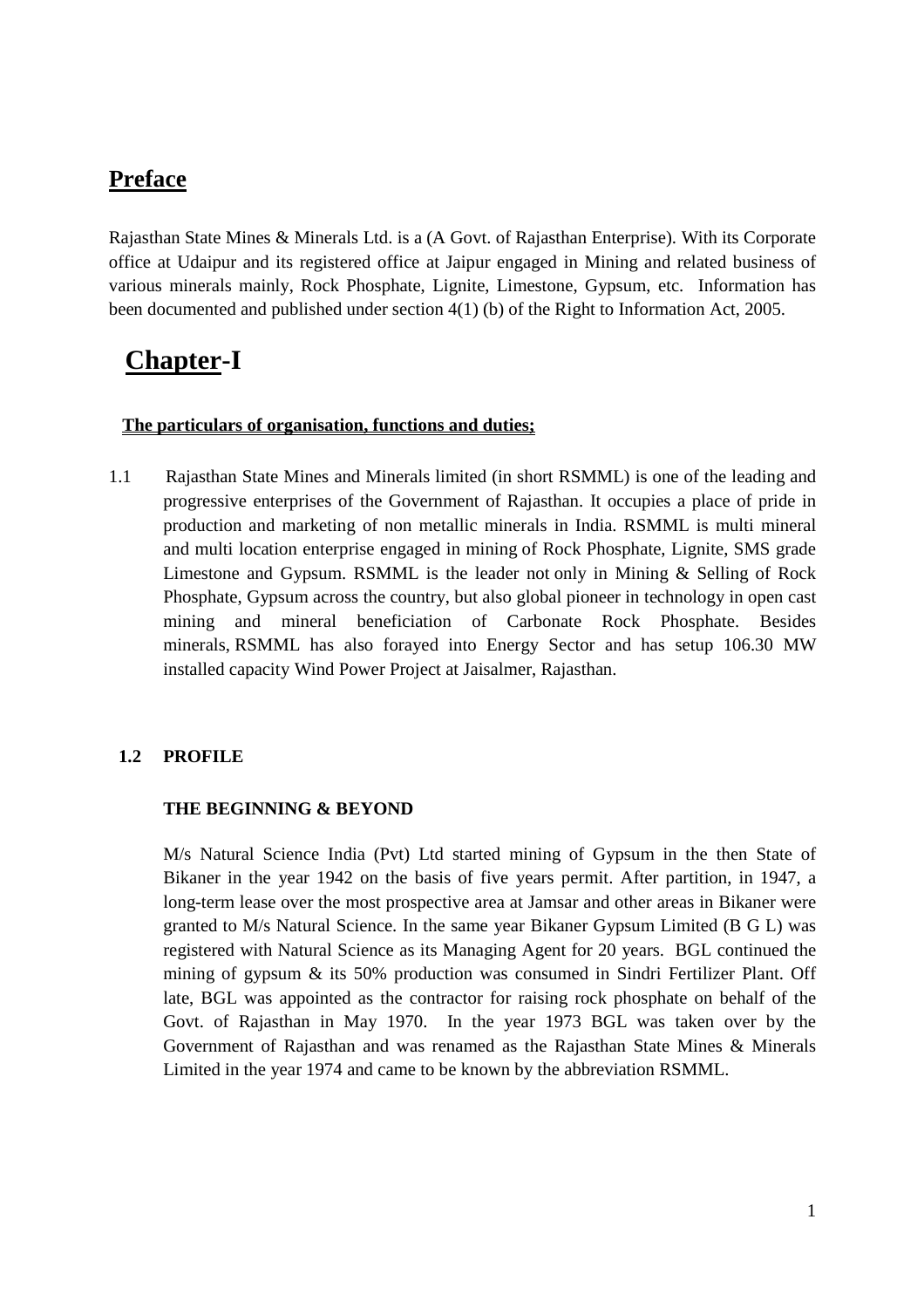State Rajasthan is the biggest producer/supplier of the mineral gypsum, where surface gypsum is commercially being mined from the Western part of Rajasthan. Gypsum occurs in gypsite form and is amorphous in nature. The thickness of the bed varies from 0.45 m to about 3.0 m. The gypsum bed is normally underlain by loose sand (Younger Alluvium) of the Quaternary period. With the speedy exploitation of the surface gypsum in Rajasthan, the good quality gypsum is now available in limited areas. Sub-surface gypsum is plentifully occurring in district Nagaur; which is yet to exploit.

Gypsite & Selenite, a crystalline form of gypsum is being mined by RSMML and is one of the key producers of mineral gypsum in the state. Currently, RSMML is holding 14 nos. of Mining Leases of mineral Gypsum (minor mineral) & 3 nos. of Mining Leases of mineral Selenite (Major Mineral) in the districts Bikaner, Nagaur, Jalore & Barmer for production & sale in open market to Cement, Agriculture & Chemical sector to the tune of around 5 lakh tonne per annum. Mining of Gypsum by RSMML is considered ecofriendly activities as removing of thin surface layer of gypsum, which act as retarder/bedrock, allows the mined out area for better cultivation/plantation & increase the productivity of land. RSMML is holding the best sub surface area under ML in district Nagaur having good quality & quantity reserves of mineral gypsum.

After the independence of India and subsequent merger of Bikaner State into the State of Rajasthan, the operations of BGL continued to flourish. Following the discovery of the Jhamarkotra Rock Phosphate deposit in Udaipur District of Rajasthan, BGL was appointed as the contractor for raising rock phosphate on behalf of the State in May 1970.

The magnitude of operations at Jhamarkotra and the need to develop the Rock Phosphate deposit rapidly on scientific lines led to the takeover of BGL by the Government of Rajasthan on 06.12.1974. The name of the Company was changed to the Rajasthan State Mines & Minerals Limited (RSMML). From 1974 to 1988, RSMML continued to work as contractors to Government for raising rock phosphate and also mined Gypsum as it had done previously. During this period, RSMML produced and marketed 6 million tones of rock phosphate and contributed more than Rs. 3000 million to the State Exchequer.

In April 1988, the Government decided to grant a lease for Rock Phosphate mining to the Company and RSMML became a full-fledged mining Company in its own right. It has not looked back since.

#### **AMALGAMATION OF RSMDC WITH RSMML**

On 20<sup>th</sup> February, 2003, the other Public Sector Undertaking in mining sector, Rajasthan State Minerals Development Corporation was merged with RSMML. The merger made the new entity a formidable force in the mining sector of India. Lignite, Gypsum and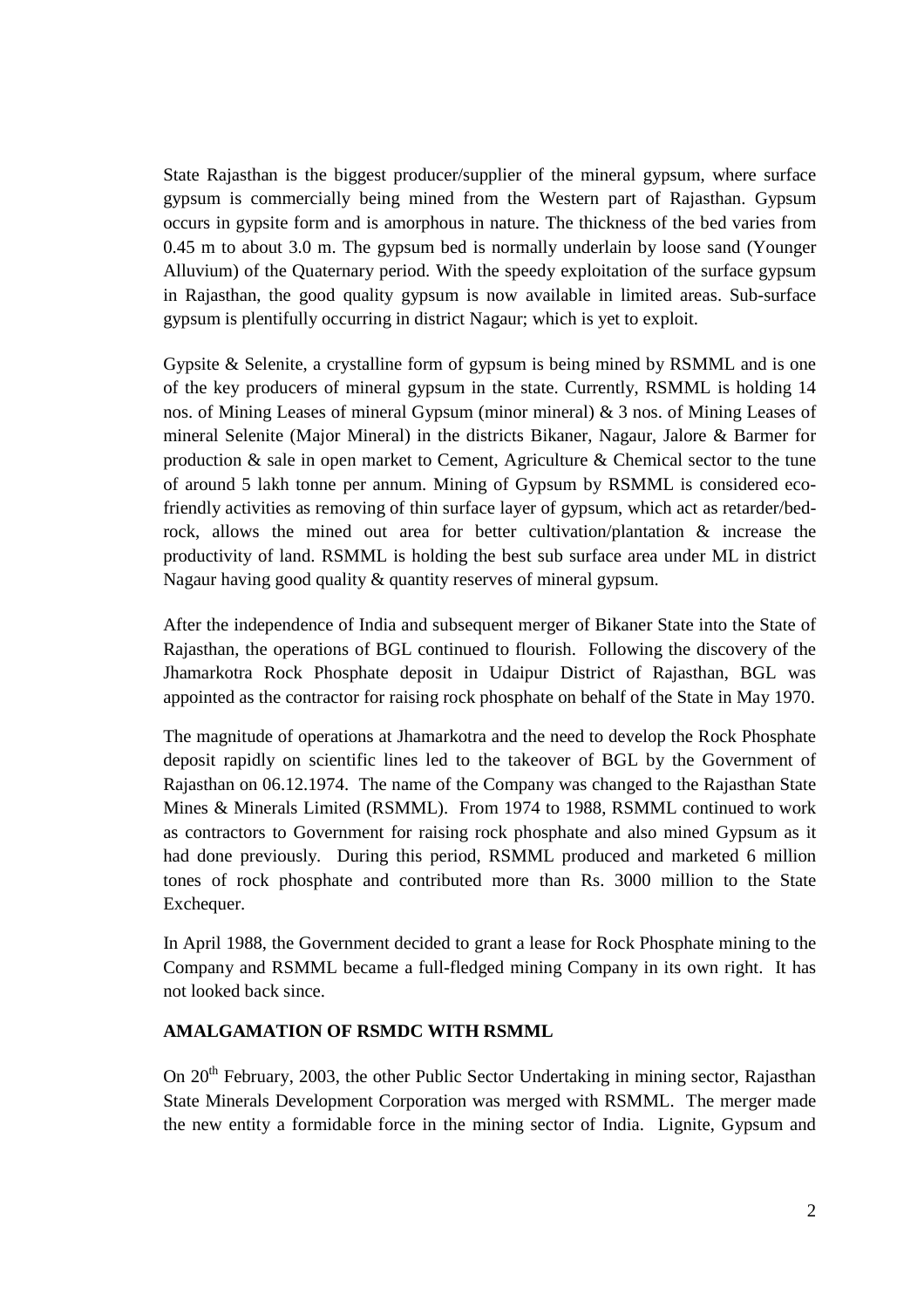Limestone sectors received tremendous boost in terms of huge deposits and established production processes. The Company quickly resolved the issues emerged during the merger and started consolidating the mines spread in 8 districts of Rajasthan.

#### **POST MERGER SCENARIO**

Rock Phosphate continued its prime position in the business profile of the Company and catered to almost 94% of the indigenous demand during 2003-04 and 2004-05. The capacity of industrial beneficiation plant was increased from 1500 TPD and the production got streamlined in 2004-05. The production of Lignite was streamlined at Giral and the Company is gearing up fast for providing one million tones of Lignite for the Lignite based Thermal Power plant coming up at Giral under State owned Company, Rajasthan Vidyut Utpadan Nigam Ltd. Being pioneer in the Lignite field, RSMML has ensured its strong presence in the Lignite based power sector in Rajasthan

The profit before tax for 2019-20 stood at Rs. 177.23 crore as against previous year figures of Rs. 217.04 crore. The Company started a number of R&D activities to further strengthen its R&D activities. Generous contributions were made for creation of life saving medical infrastructure in 8 project districts. The company has declared dividend of Rs. 38, 77, 57,500/- during the year 2019-20.

#### **BUSINESS & PRODUCT PROFILE**

#### **( l ) SBU & PC – ROCK PHOSPHATE – BACKGROUND**

- $\triangleright$  The SBU & PC Rock Phosphate of RSMML is presently engaged in mining of Rock Phosphate from different mines situated around Udaipur.
- $\triangleright$  Only about 7% to 10% of requirement of raw material for Phosphate fertilizer production is being met through indigenous sources and the rest is met through import.
- $\triangleright$  SBU & PC Rock Phosphate of has played an important role by contributing 90% of Rock Phosphate production of India.

#### **INDUSTRIAL BENEFICIATION PLANT.**

The plant produces Beneficiated Rock Phosphate Concentrate (Avg. **31.54% P2O5**A for SSP & DAP Manufacturing Units**) .** 

- Original Capacity : 1500 TPD
- Expanded Capacity : 3000 TPD
- Capital Investment : Rs. 357.70 millions

**Beneficiation Process Development**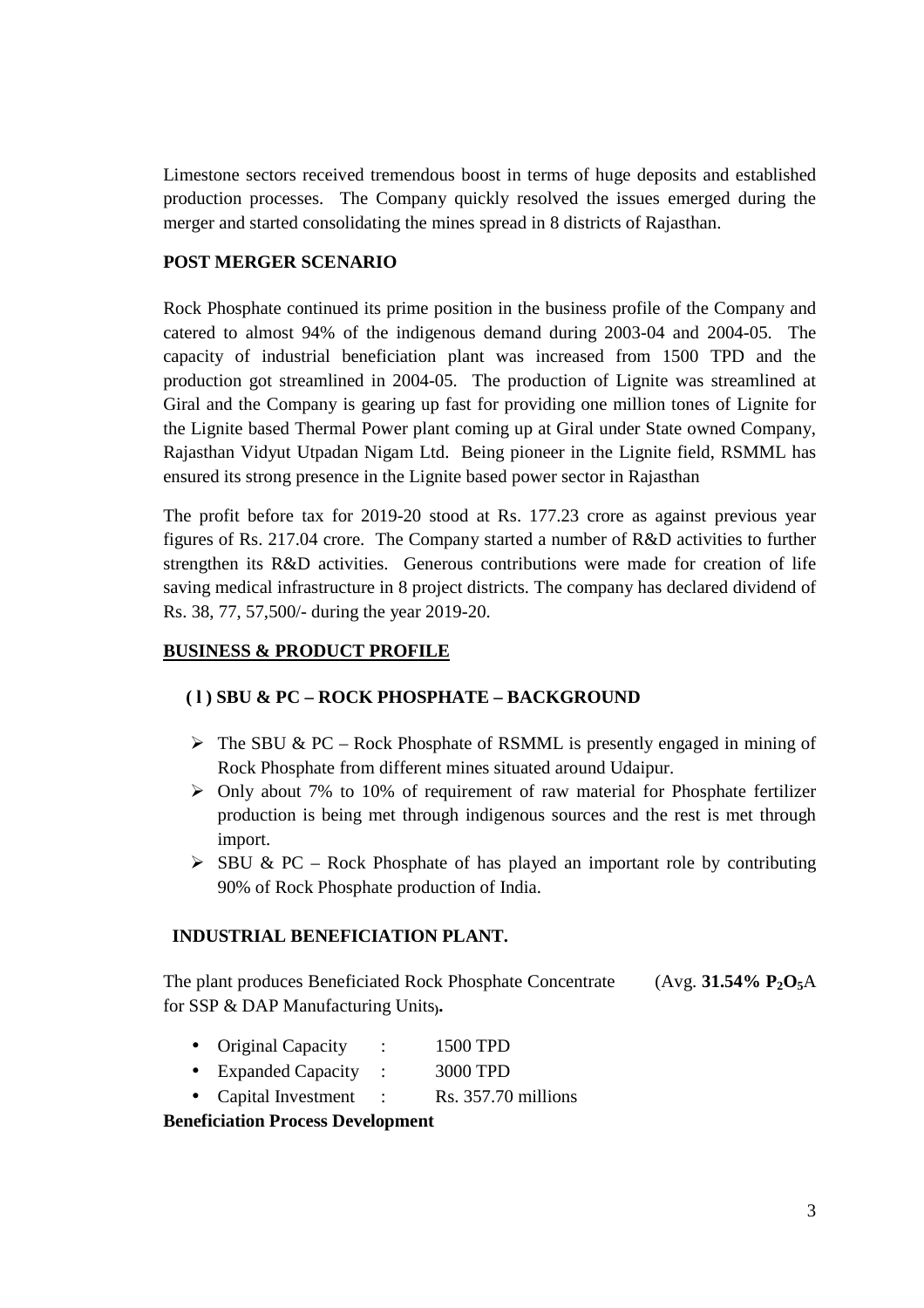- $\triangleright$  Initial lab & bench scale studies through IBM, Nagpur and other foreign laboratories.
- $\triangleright$  IBM's double stage froth floatation process selected which is most economically viable beneficiation process.
- $\triangleright$  Based on the above, established a 200 tpd pilot plant at Jhamarkotra.
- $\triangleright$  Developed an industrial beneficiation plant of 1500 tpd capacity.
- $\triangleright$  Plant capacity expanded to 3000 tones /day using energy efficient roller press technology in 2003-04.

At Jhamarkotra, Udaipur, used in manufacturing of SSP and DAP, Main products – high grade chips, concentrate and low grade direct application fertilizer (Rajphos).

#### **Products:**

All products approved by Fertilizer Control Order, Government of India.

(1) 31.5% **P2O5** Crushed Rock phosphate Chips (-12mm size)

(SSP Manufacturing Units)

(2) 31.54% **P2O5** Beneficiated Rock phosphate Concentrate (200 mesh sizes)

(SSP & DCP Manufacturing Units, PROM etc.)

#### (3) **+31.5% P2O5 Crushed Rock phosphate Chips (Non SSP Grade)**

(4) 18% **P2O5** Low Grade Rock phosphate Powder (RAJPHOS)

(Direct application Fertilizer in acidic soils)

Suitable for manufacture of Fertilizer –Di Ammonium Phosphate (DAP)

(5) 18% **P2O5** Ground Rock Phosphate

(Suitable for manufacturing of PROM)

#### **(2) SBU & PC – LIGNITE**

 $\triangleright$  At present, RSMML is operating three lignite mines under SBU & PC Lignite. The first lignite mine to commence was Giral Mine (1994) in district Barmer, followed by second lignite mine (2003) in district Nagaur as Kasnau-Matasukh Mine, which was developed for meeting demand of fuel of the Industries. Subsequently the third lignite mine i.e. Sonari, near to existing Giral mine at Barmer has also been developed (2011). The lignite mines at Barmer were primarily developed for running 2X125 MW lignite based Power Plant setup at Giral by RVUNL as per MoU signed between RSMML & RVUNL. After meeting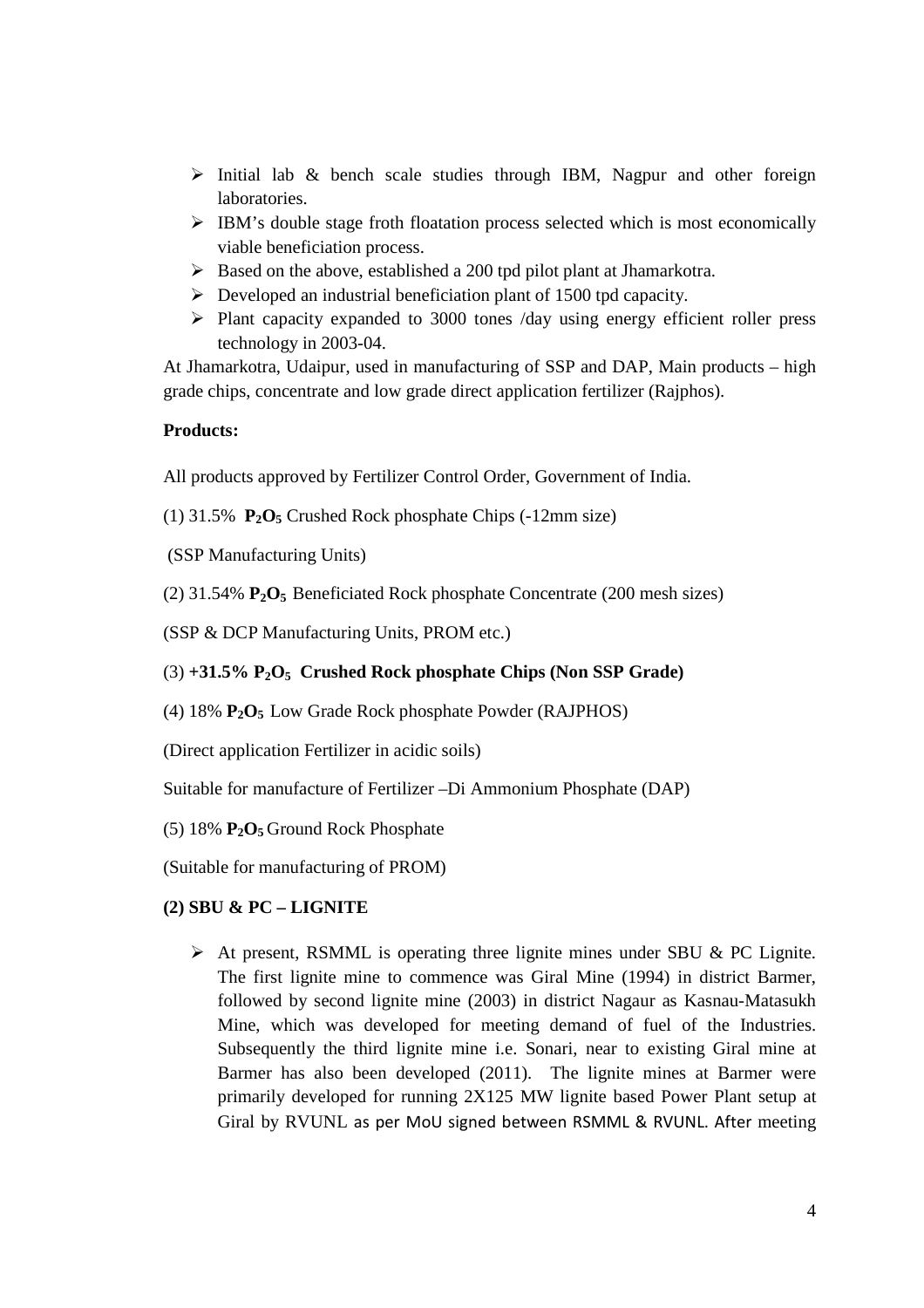the demand of lignite power plant, Company is undertaking e-auctions of lignite through M/s MSTC to maximize price realizations based on the demand of consuming industries. Both lignite mines at Barmer have been developed with production capacity of 10 Lac MT per annum.

- $\triangleright$  The mining activities at Kasnau-Matasukh were commenced in year 2003. However, due to presence of confined aquifer below lignite seam and keeping in control the in-rush of water in the pits, only Matasukh pit is being operated in cyclic manner. For this, while undertaking mining, depressurization of aquifer is also being done by operating required number of tube wells in the mining pit. The other pit i.e. Kasnau is abandoned and is being utilized to store the saline water pumped from Matasukh pit alongwith the surface ponds. The production capacity at Matasukh is restricted on account of cyclic mining and based on demand of consuming industries.
- $\triangleright$  In addition to above, two other Lignite mines viz Kapurdi & Jalipa in district Barmer have also been developed under joint venture by Barmer Lignite Mining Company Ltd (BLMCL). This company is responsible for development and operation of these lignite blocks at Barmer for supply of fuel to 1080 MW Lignite based power plant being set up by M/s Raj West Power Ltd (RWPL) at Bhadresh near the mines. BLMCL has been formed as a JV Company between RSMML & RWPL as 51% & 49% partners respectively, in pursuance to the Implementation Agreement signed by GoR with RWPL to set up power project. Both mining leases have been transferred in the name of BLMCL. Around 70 Lac MT lignite is being produced every year from these mines, which is being consumed for power generation by 8 units of 135 MW each of the power plant setup by RWPL.

#### **(3) SBU & PC- GYPSUM**

.

- $\triangleright$  Gypsum occurs as surface deposit in western district of Rajasthan. The mining leases are in Bikaner, Barmer, Nagaur, & Jalore districts.
- $\triangleright$  Operating 14 Gypsum mines and 3 Selenite mines.
- $\triangleright$  Supplies of Gypsum powder for land reclamation

#### **(4) SBU & PC- LIMESTONE**

SMS grade Limestone with very low Silica content, one of its kinds in the world. Mines and Crushing and Sizing Plant at Sanu (Jaisalmer), Mines at Gotan. Used in Steel Industry & customers include SAIL, TISCO, Birla White,J.K. Cement etc.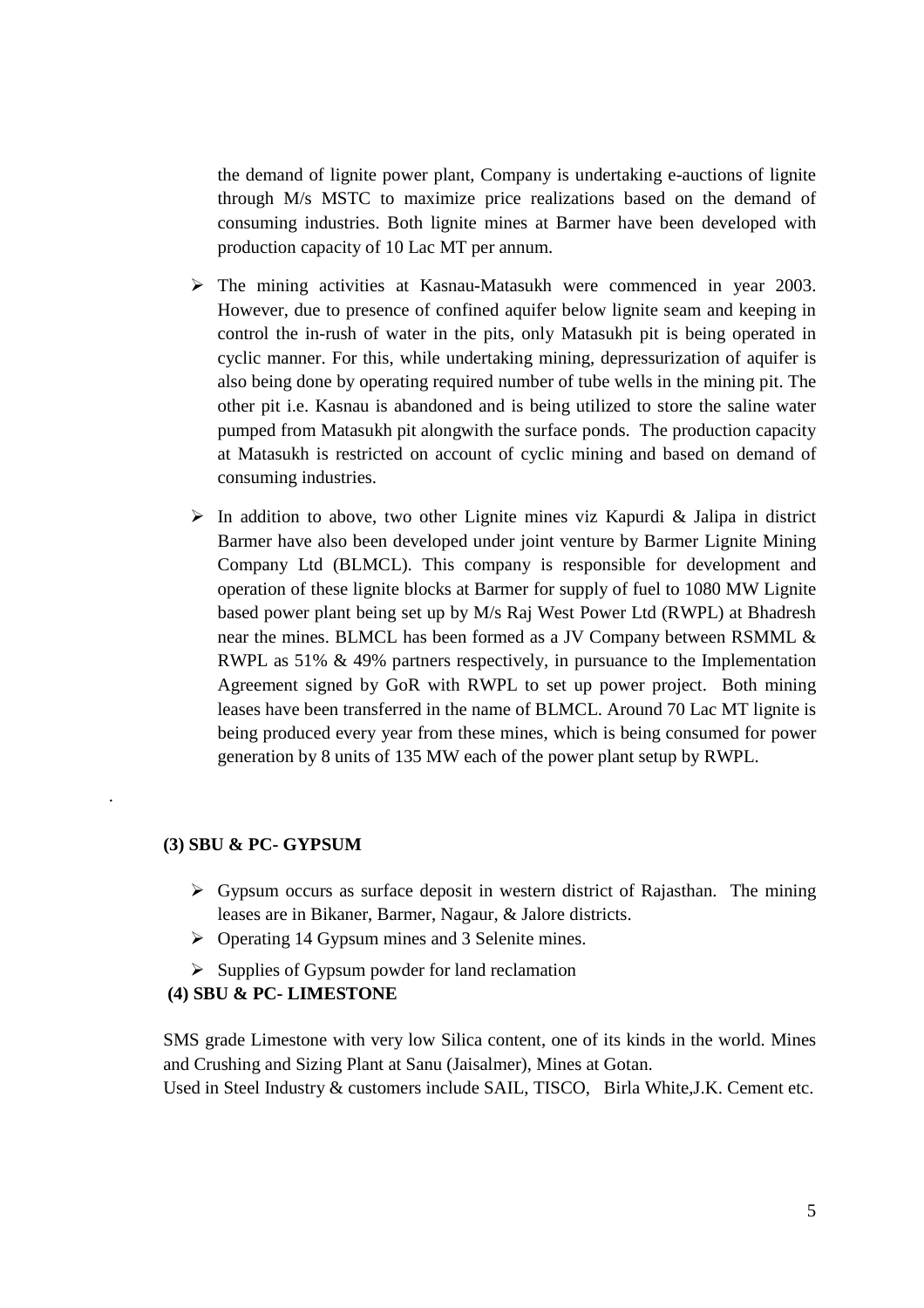#### **ACTIVITIES IN BRIEF**

- Low Silica Steel Grade Limestone, Sanu.
- Low Silica Steel Grade Limestone, Gotan.
- $\triangleright$  High Grade Limestone for White Cement Gotan
- $\triangleright$  High Grade Limestone for Chemical Industry, Gotan
- 30-40% Grade Flourspar Gitti.
- 50-60% Grade Flourspar
- 70-75% Grade Flourspar

#### **Sanu Low Silica Steel Grade Limestone Project, Jaisalmer**

- $\triangleright$  Mining (open cast) started in the year 1994.
- $\triangleright$  The limestone from the mines is regarded as the best and most suitable for steel making process. More than 200 million tones of proved reserves are available.
- $\triangleright$  Commissioned crushing and screening plants with installed feed capacity of 350 MT per hour in September 1996.
- $\triangleright$  Total capital investments around Rs. 250 million.
- $\triangleright$  The Company supplies standard size Limestone in all steel plants of the giant public sector steel maker Steel Authority of India Ltd (SAIL).
- Low Silica Limestone is also supplied to Tata Iron & Steel Co. (TISCO), Jamshedpur.

#### **GREEN ENERGY PROJECTS**

With a view of diversification activities and to protect environment degradation, RSMML has entered into wind power generation business in 2001. RSMML has commissioned 14x350Kw wind energy turbines on 70 mtr. high lattice towers at Badabagh area of Jaisalmer. The wind farm at Badagarh was expanded with additional 14x350Kw WET's in May 2002. In 2004, RSMML has commissioned 4x1250Kw WETs in Pohra Village of Jaisalmer. 6x1250 KW (7.5 MW) was added in March 2006. Afterwards in 2006-07, 25x600 KW (15 MW) wind farm is installed at Bharmsar- Pohra at Jaisalmer. In year 2007-08 RSMML has installed 22.5MW (18 x 1250 KW) wind farm at Hansuwa Satta Gorera at Jaisalmer. Then 15 MW (12x1250KW) and 31.5MW (15x 2100KW) wind farm were installed in 2008-09 &2009-10 respectively. Now the total wind farm capacity of RSMML is 106.30 MW.RSMM had also installed 5000 KW Solar Power Project at Gajner in distt. Bikaner in the year 2015 and roof top solar panels at corporate office Udaipur. Annual Generation of grid quality power is now about 1300 lacs KWH from eco friendly wind power.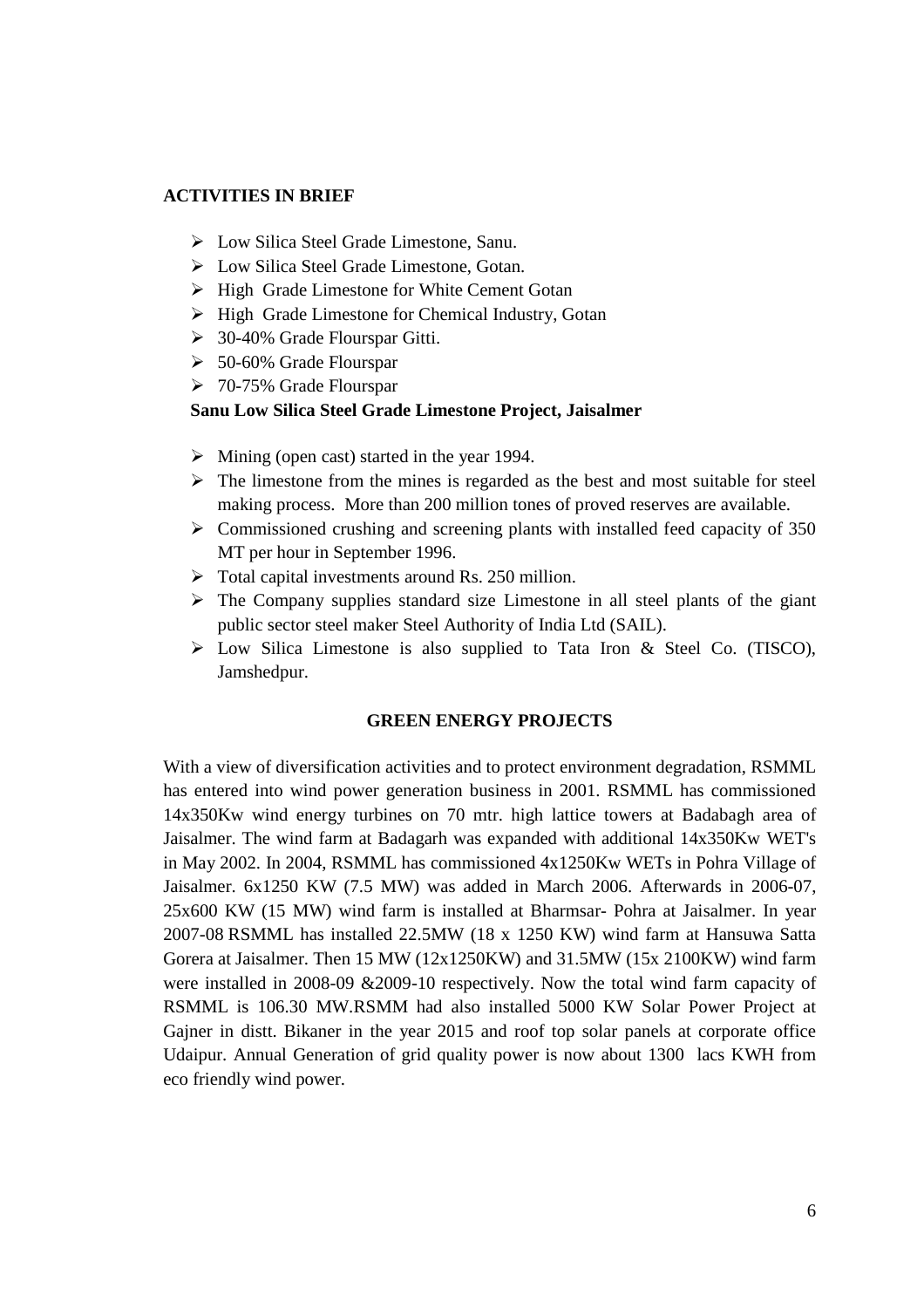#### **Registration of Company's Project with Executive Board of Clean Development Mechanism under UNFCCC**

 Presently seven wind projects of RSMML, are registered under CDM category with UNFCCC, looking to the significant contribution of the projects towards sustainable development in India. These wind projects are contributing to reduction of carbondioxide emissions to the extent of about 1.25 lacs. tones per year.

RSMML, had received 20615 CERs in 2012-13 from UNFCCC, for wind power projects towards its contribution in sustainable development and to protect global warming through green energy generation. RSMML has entered into long term agreement for sale of CER for two CDM projects with m/s Swedish Energy Agency, Sweden.

#### **RSMML ACTIVITIEES**

- Rajasthan State Mines & Minerals Limited one of the largest and most successful mining companies in India is proud to support four key areas in the economic development of country namely; Agriculture, Steel, Construction and Power.
- $\triangleright$  Only producer of high grade Rock phosphate in the country catering to 68% of the indigenous Rock demand for SSP fertilizer in India. Total production of Phosphate ore has touched 1.6 million tons. Rock handling has crossed 15 million tons per annum.
- $\triangleright$  The Integrated Beneficiation Plant located at Jhamarkotra, Udaipur produces high grade Rock phosphate concentrate, utilizing a unique set of technologies for the first time in the world.
- $\triangleright$  Rajphos, a direct application phosphate fertilizer, has become the most effective solution of the acidic soils of Southern and North Eastern states.
- $\triangleright$  Gypsite & Selenite, a crystalline form of gypsum is being mined by RSMML and is one of the key producers of mineral gypsum in the state.
- Steel Authority of India and TISCO source low silica SMS grade Limestone from RSMML.
- $\triangleright$  RSMML processes almost 2.5 million tones of Limestone every year and supplies to Steel Plants at Bokaro, Dungapur, Rourkela, Burnpur, Bhilai and Jamshedpur.
- $\triangleright$  Lignite is the future of power sector in Rajasthan and RSMML is the only Company producing Lignite in Rajasthan. From 2006, RSMML will supply 1 million ton of Lignite for power generation.
- $\triangleright$  This premier mining Company of Rajasthan also supplies high grade Limestone and fluorite to cement and chemical industries.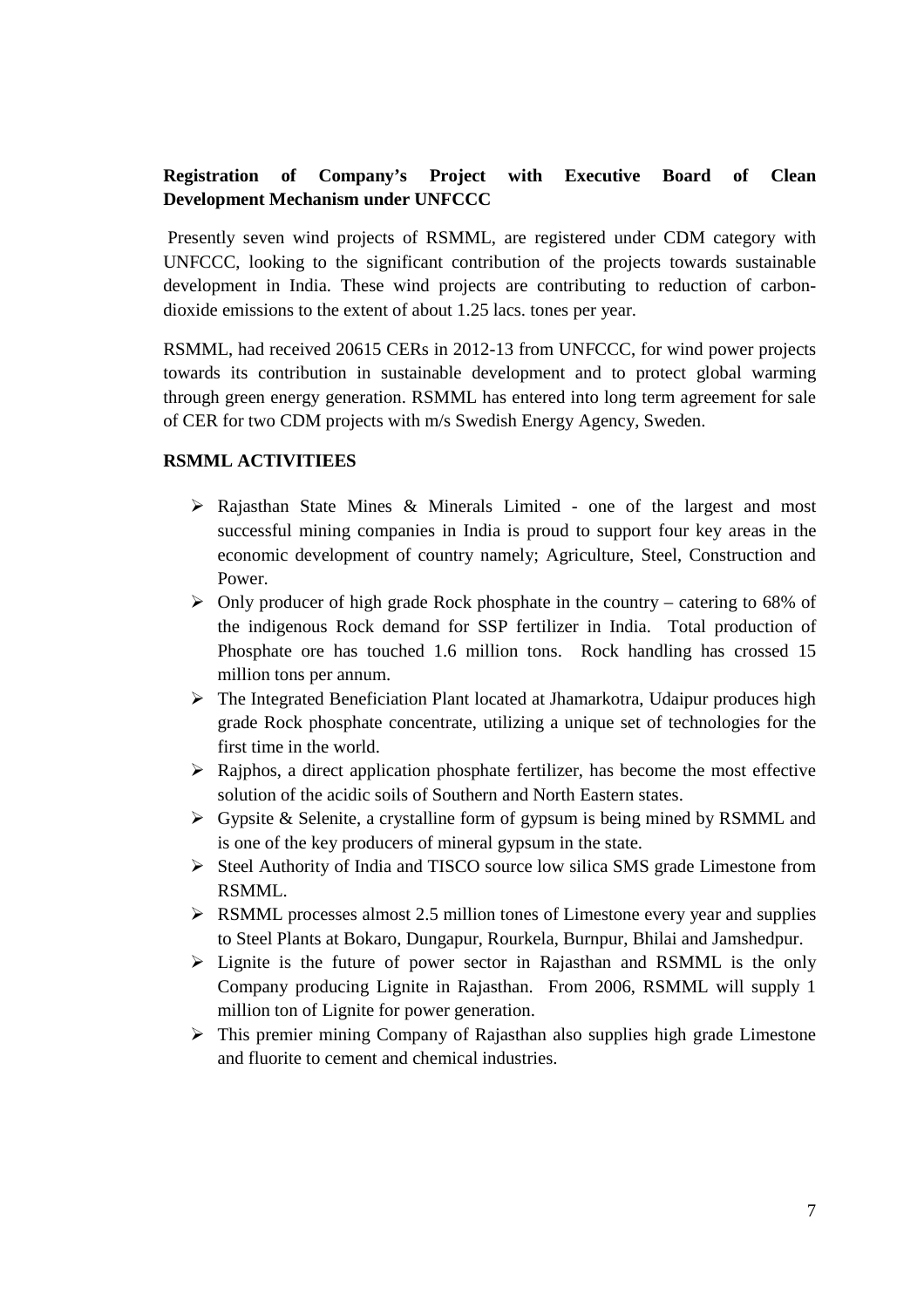| <b>SBU-PC</b>                                                                        | <b>Production</b><br>in lac MT |         | <b>Operational</b><br>turnover<br>(Rs. in crores) |         | <b>Profit before tax</b><br>(Rs. in crores) |          |
|--------------------------------------------------------------------------------------|--------------------------------|---------|---------------------------------------------------|---------|---------------------------------------------|----------|
|                                                                                      | 2019-20                        | 2018-19 | 2019-20                                           | 2018-19 | 2019-20                                     | 2018-19  |
|                                                                                      | Audited                        | Audited | Audited                                           | Audited | Audited                                     | Audited  |
| <b>Rock Phosphate</b>                                                                | 9.10                           | 10.74   | 464.64                                            | 496.64  | 81.43                                       | 97.74    |
| Gypsum                                                                               | 3.86                           | 6.17    | 26.44                                             | 40.78   | $-10.66$                                    | 4.06     |
| Lime Stone                                                                           | 31.43                          | 33.14   | 198.56                                            | 210.88  | 32.98                                       | 33.09    |
| Lignite                                                                              | 7.90                           | 13.17   | 164.67                                            | 288.00  | 26.81                                       | 125.40   |
| <b>Other Minerals</b>                                                                | 0.00                           | 0.00    | 0.00                                              | 0.00    | $-0.07$                                     | $-0.03$  |
| Corporate $\&$<br>Regd.office<br>(including<br>Wind<br>Farm+Solar<br>Plant)Lac units | 1154.49                        | 1242.22 | 48.61                                             | 52.45   | 46.74                                       | $-43.22$ |
| <b>TOTAL</b>                                                                         |                                |         | 902.92                                            | 1088.75 | 177.23                                      | 217.04   |

**Note: Accounts for the year 2020-21 has not been approved yet.**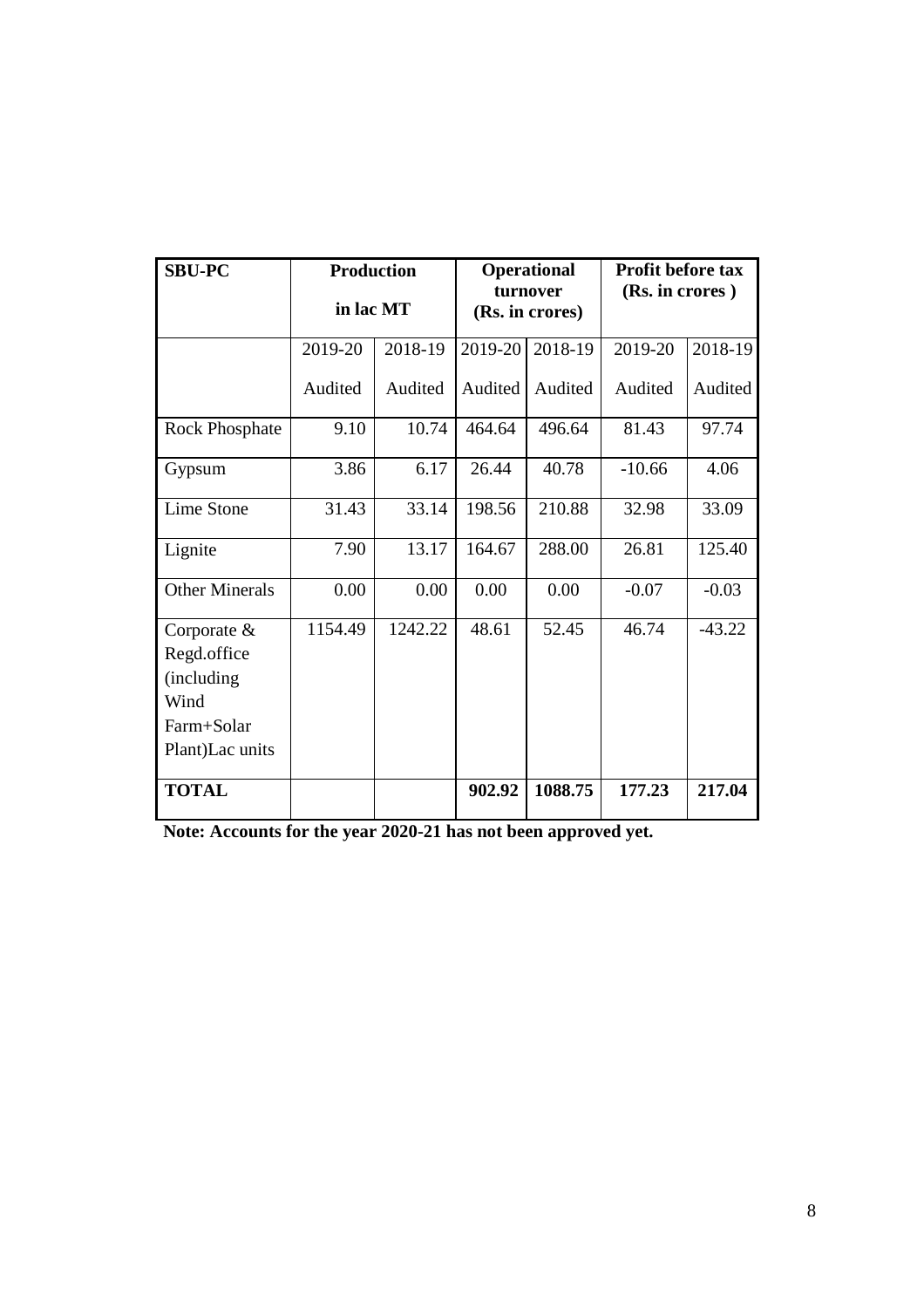#### **RESEARCH & DEVELOPMENT**

Producing fused Calcium Magnesium Rock Phosphate from Jhamarkotra

- $\triangleright$  Converting tailing rejects of IBP to Direct Application Fertilizer for Magnesium deficient soils.
- Plantation of Jatropha on waste land and back fill areas for creating Bio-fuel groves.
- $\triangleright$  Beneficiation of low grade Gypsum for producing high grade 80% + material for cement industry.
- $\triangleright$  Making the fine size Limestone gitti produced at Jaisalmer suitable for glass and allied industries.
- $\triangleright$  Beneficiation of secondary Rock Phosphate (Mineral reject),
- Development of Phosphate Rich Organic Manure (PROM) .
- Development of Apatite as semi precious mineral.

#### **ENVIORNMENT**

- As a responsible corporate citizen, RSMML believes in "*reduce, reuse and recycle*."
- RSMML has constructed a huge dam of 200 mcft. fresh water storage capacity on Jhamri river, which has helped in recharging the regional water table.
- Extensive afforestation / plantation work is being done in and around all mines.
- The Industrial Beneficiation Plant is a '*Zero discharge plant'*. The waste water is treated at acid water treatment plant, resulting in a saving of about 1.5 million Cu M of fresh water.
- Regular monitoring of different environmental parameters i.e. air, water, dust, noise etc.
- Automatic water sprinklers on the Main Haulage Road of Jhamarkotra Mines, water injection system at drill units.
- $\triangleright$  Scientific use of explosives.
- $\triangleright$  Installation of dust extraction system at crushing and screening plant and at Central Gypsum Grinding Unit.
- $\triangleright$  The mined out area is being back filled simultaneously to reclaim the land.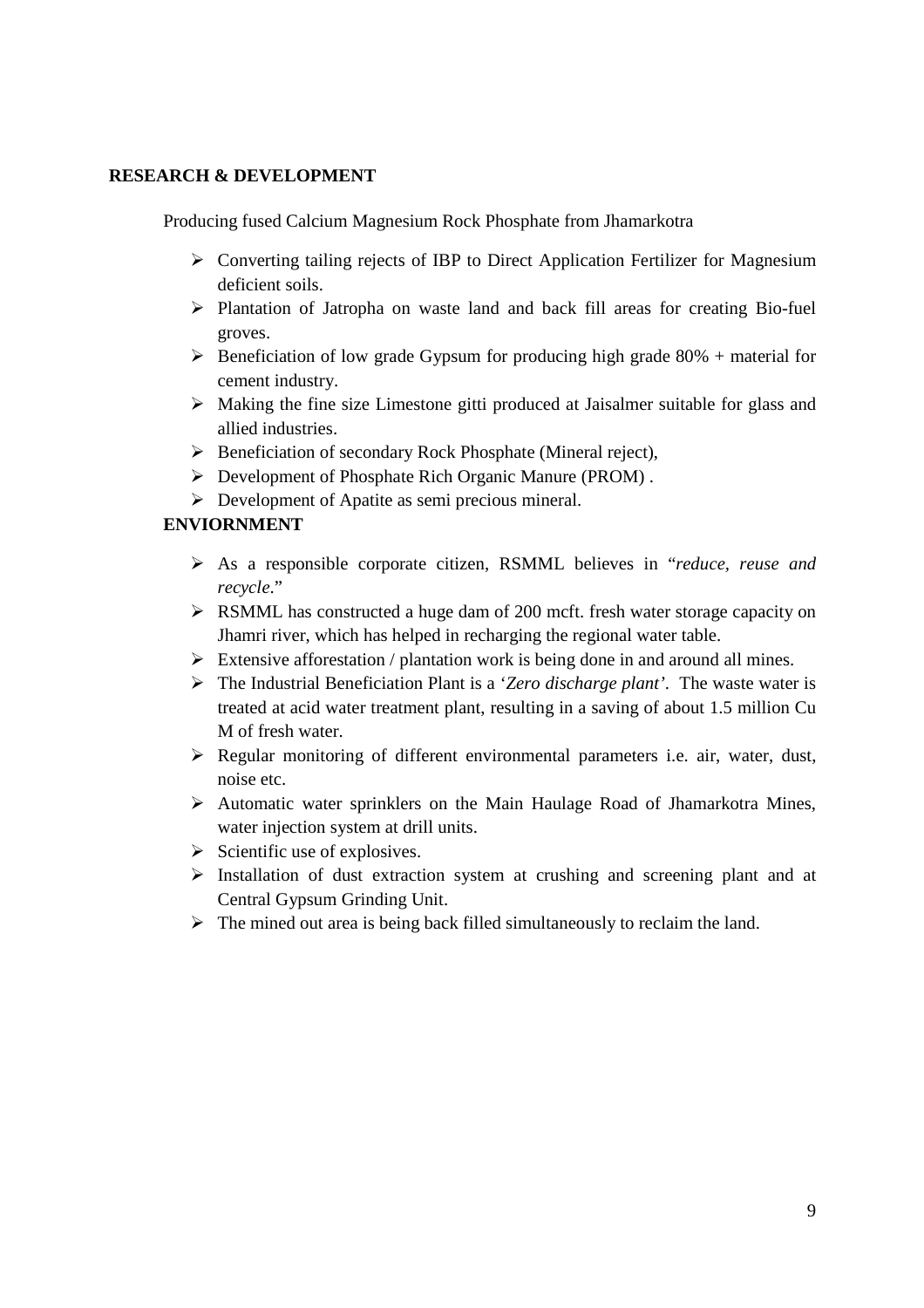#### **SOCIAL COMMITMENT – AN OVERVIEW**

- $\triangleright$  As a responsible corporate entity committed to discharge its social obligations, RSMML has been contributing generously towards the development of the areas located near its mining sites and other areas of operation.
- $\triangleright$  These contributions have been in the areas of
	- Medical & Health care
	- Education
	- Drinking Water
	- Environment
	- Development of village infrastructure
- $\triangleright$  The Company has been providing medical, educational and other facilities to the villages situated around its mines.
- $\triangleright$  A contribution of Rs. 29.84 crores has been made in last 7 Years to the Chief Minister's Relief Fund for development of Medial and Health infrastructure facilities in .Medical Colleges / District Hospitals at Udaipur, Bikaner, Jodhpur, Barmer, Sri Ganganagar, Jaisalmer, Pali, Hanumangarh and Nagaur.
- $\triangleright$  Memorandums of Understanding have also been entered with Government of Rajasthan for utilization of these funds.
- $\triangleright$  Medical Camps are being regularly organized in the villages around the mine location and project areas of the Company where free check-up and medicines are provided.
- RSMML has provided prime land for the project for setting up a 100 bedded multi-super specialty hospital and Udaipur under a IV arrangement with M/s. American International Health Management Limited, Udaipur. The capital investment on the hospital envisage Rs. 200 millions.
- $\triangleright$  Other works for development of village infrastructure include:
	- Contribution to Panchayats for schools
	- Improvement in village Goshalas
- $\triangleright$  According high priority to fulfill its social responsibilities, the Company regularly takes up works related to socio-economic development along with environment restoration and management in the areas where the Company has major mining operations and other business activities.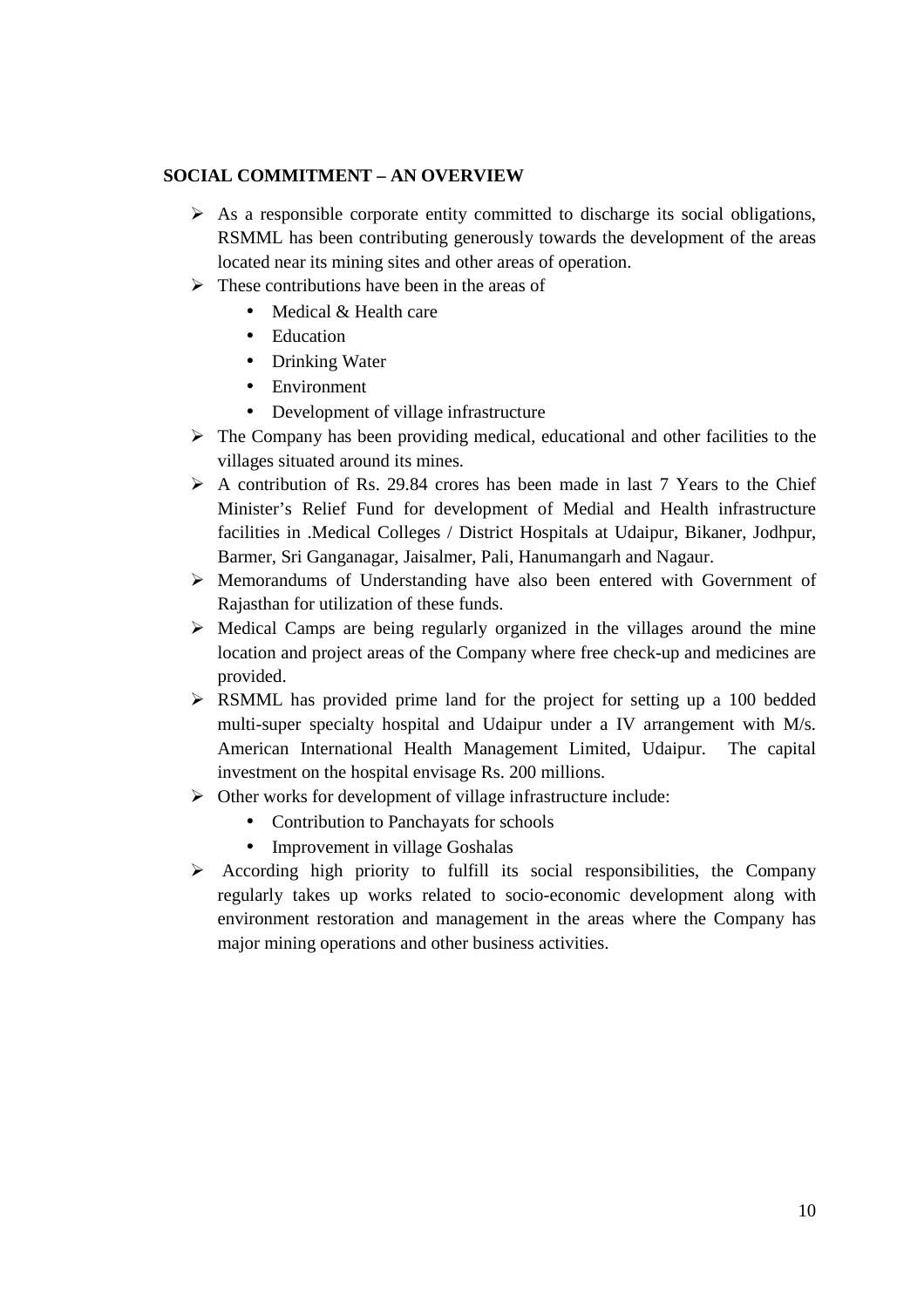#### **SUPPLY OF POTABLE WATER**

#### **Water supply to Udaipur City**

- $\triangleright$  Supplying 7 million liters per day of potable water from Jhamarkotra Mines to city of Udaipur since 1994-95.
- $\triangleright$  Company has commenced supply of 6 million liters per day of potable water from Kanpur mines in addition to the present supply of 7 million liters per day since 2004, with this, RSMML caters to the potable water needs of more than 2 lac people of the water starved Udaipur city.

#### **Water supply to Villages**

- $\triangleright$  Supplying of potable water from Jhamarkotra Mines to 7 nearby villages on a permanent basis since last 10 years.
- $\triangleright$  Adequate potable water supply is ensured through a permanent pipeline

#### **VOCATIONAL TRAINING CENTRES**

- Different Mines of the Company are having elaborate setup of Vocational Training Centers.
- **Diectives:** 
	- Induction and in-service training of both departmental & contractor's work force.
	- Monitoring safety policy of RSMML.
	- Up-keep of safety records.
	- Annual celebration of Environment & safety weeks.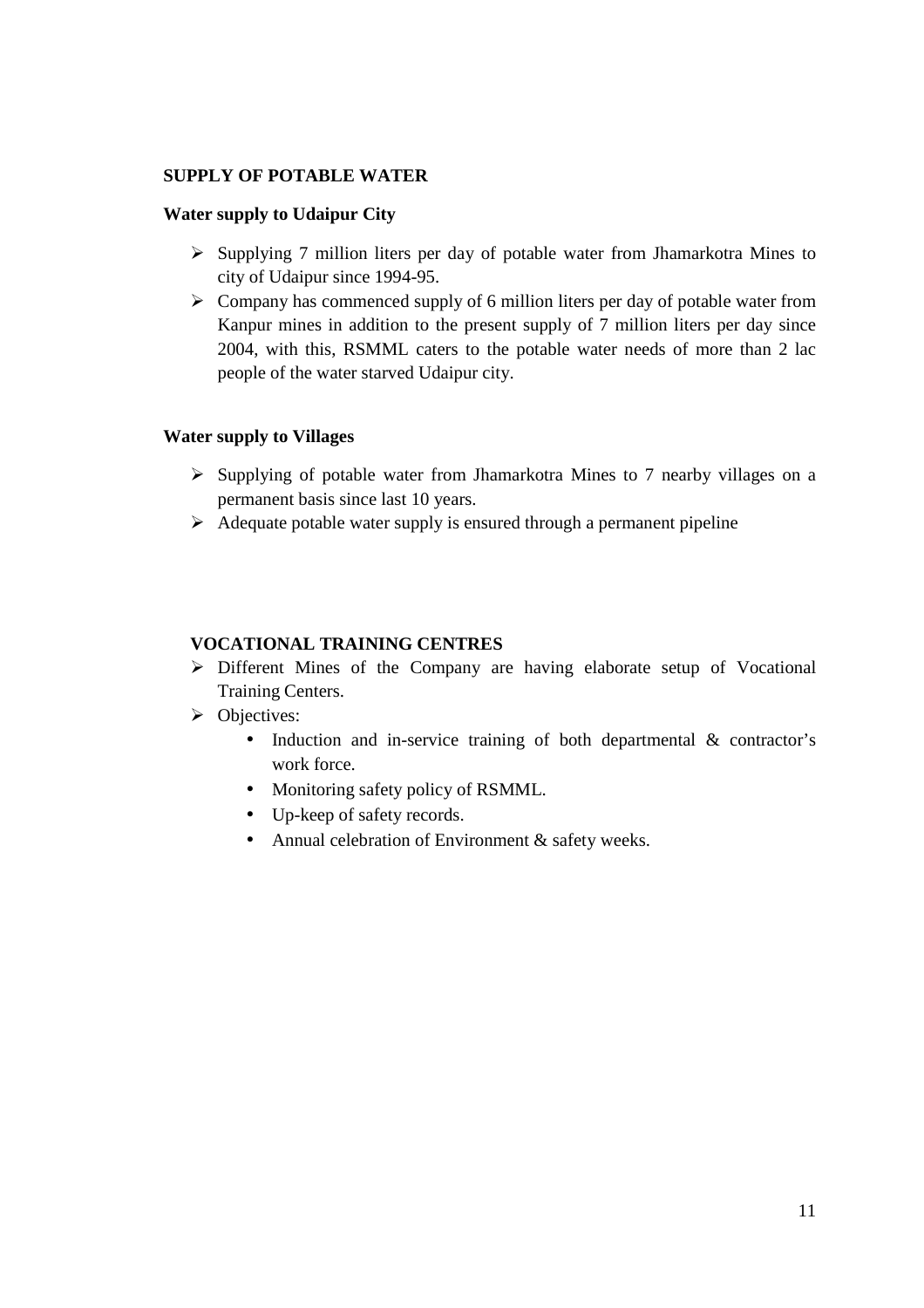### **Chapter-II**

#### **The powers and duties of its officers and employees;**

RSMML is a company registered under Company's Act 1956, governed by the Board of Directors. The present constitution of the Board is as under:

| 1. | Smt. Usha Sharma, IAS - Chairperson             |
|----|-------------------------------------------------|
|    | Chief Secretary to the Government of Rajasthan, |
|    | Secretariat, Jaipur                             |
|    |                                                 |
| 2. | Dr. Subodh Agarwal, IAS - Nominee Director      |
|    | Additional Chief Secretary,                     |
|    | Department of Mines & Petroleum,                |
|    | Government of Rajasthan                         |
| 3. | Shri Akhil Arora, IAS - Nominee Director        |
|    | Principal Secretary,                            |
|    | Department of Finance,                          |
|    | Government of Rajasthan                         |
| 4. | Smt. Sreya Guha, IAS, Director                  |
|    | Principal Secretary,                            |
|    | Forest & Environment Department,                |
|    | Government of Rajasthan.                        |
| 5. | Shri P. P. Pareek - Independent Director        |
|    | "Gokul" E-157,                                  |
|    | Ramesh Marg, C Scheme,                          |
|    | Jaipur                                          |
| 6. | Shri Akhilesh Joshi - Independent Director,     |
|    | Resident of Flat no. 203, Vitthal Apartment,    |
|    | Near Saheliyo Ki Bari, New Fatehpura,           |
|    | Udaipur - 313002 (Raj)                          |
| 7. | Dr. Kunj Bihari Pandya, IAS - Managing Director |
|    | Rajasthan State Mines & Minerals Limited,       |
|    | 4, Meera Marg,                                  |
|    | Udaipur (Rajasthan).                            |

 The powers are delegated by the Board to the Managing Director who has further sub delegated the powers to Group General Managers and other officers for discharging their functions and duties.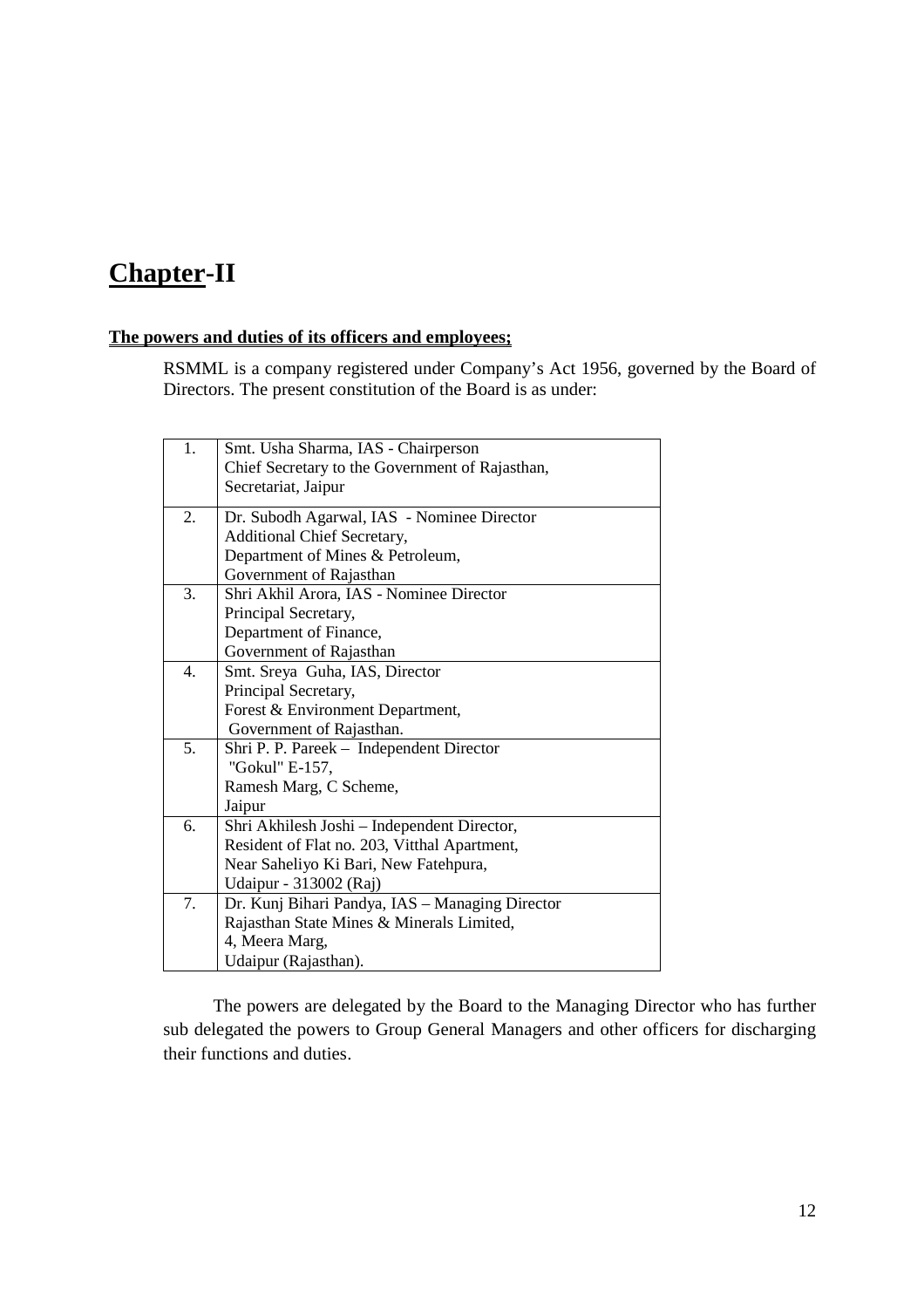### **Chapter-III**

#### **The procedure followed in the decision making process, including channels of supervision and accountability;**

RSMML is registered under Company Law. The norms under RTTP & GFAR are being followed.

The Board of Director is the apex body of the company. Most of the major decisions are taken during Board Meetings. The Board Meeting is called time to time to take decisions. The Managing Director is further delegated powers by the Board for carrying out the day to day Administrative Work. There is delegation of power by Managing Director to different Officers for carrying out day to day work.

### **Chapter-IV**

#### **The norms set by RSMML for the discharge of its functions;**

SBU wise and for organization as a whole, physical & financial targets with reference to production revenue & expenditure being set and executed through annual Budget.

| <b>PARTICULARS</b>                | <b>Revenue</b> | <b>Expenditure</b> | <b>Profit</b> |
|-----------------------------------|----------------|--------------------|---------------|
|                                   | 2021-22        | $2021 - 2$         | 2021-22       |
| SBU & PC Phosphate                | 63222.40       | 41517.96           | 21704.44      |
| SBU & PC Gypsum                   | 5759.89        | 5096.07            | 663.82        |
| SBU & PC Lime Stone               | 28772.80       | 19003.33           | 9769.47       |
| SBU & PC Lignite                  | 26489.08       | 18619.08           | 7870.00       |
| Power Generation (Wind Farms,     | 4900.00        | 2260.12            | 2639.88       |
| Solar Plant)                      |                |                    |               |
| <b>Other Minerals</b>             |                | 3.78               | $-3.78$       |
| <b>Corporate Business Revenue</b> | 5200.00        | 3022.37            | 2177.63       |
| <b>TOTAL</b>                      | 134344.17      | 89522.71           | 44821.46      |

Broad Budget Estimates for the financial year 2021-22 are as follows: (Rs in Lakh)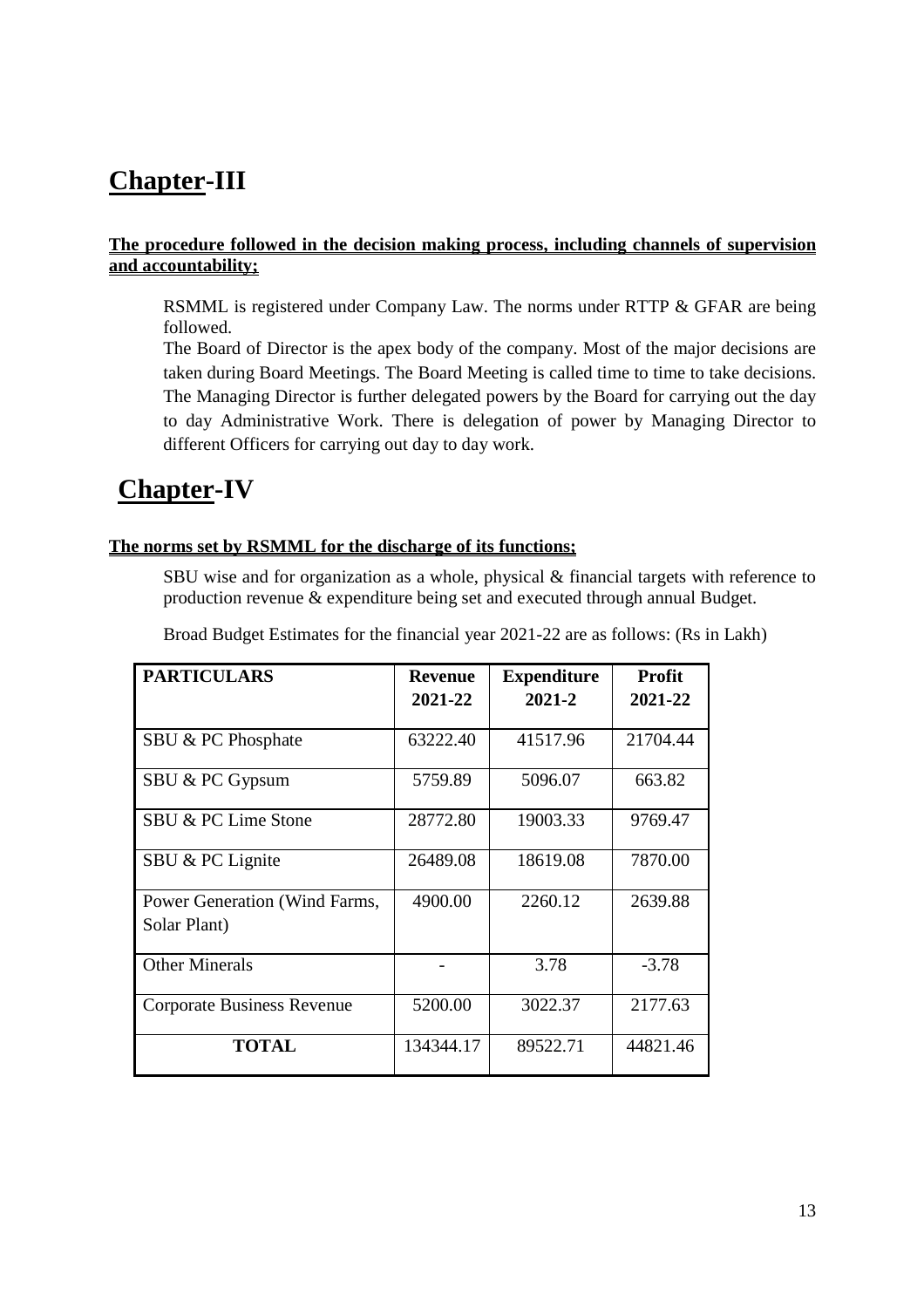We are a Commercial Organization so the Company is audited by CAG. The Company is examined by PUC. We are preparing balance sheet every year which is examined by statutory audit and CAG.

A part from financial norms the productivity of operation are guided by the technical standard and norms. The Contractual operation is based on specific norms defined in every Contract. Every financial year a Budget is made and submitted to the Board for its approval.

# **Chapter-V**

#### **The rules, regulations, instructions, manuals and records, held by RSMML or used by its employees for discharging its functions;**

RSMML is a Government of Rajasthan Enterprise so guided by BPE guideline. A part from BPE guideline instructions are issued by Finance Department and Mines Department of Government of Rajasthan.

The Company is following all the Rules & Regulations as enacted by the Central and the state Government for carrying out mining and other activities as and when enforced.

Instruments which form the basis and enable its employees to discharge their duties and functions are as follows:

- a) Service rules for executives
- b) Standing order for workmen
- c) Promotion rules for employees etc.

RSMML Rules are available at following link

https://www.rsmm.com/rules.htm

### **Chapter-VI**

#### **A statement of the categories of documents that are held by the company or under its control ;**

The major categories of documents are as under:

- a) Production: Financial statement, Performance, Reports, and production statistics.
- b) Personnel & Administration: Personal files and Service books of the officers/workmen, ACR Records of the officers/ workmen, sanction of various types of advances, files relating to purchases, files relating to selection/filling up of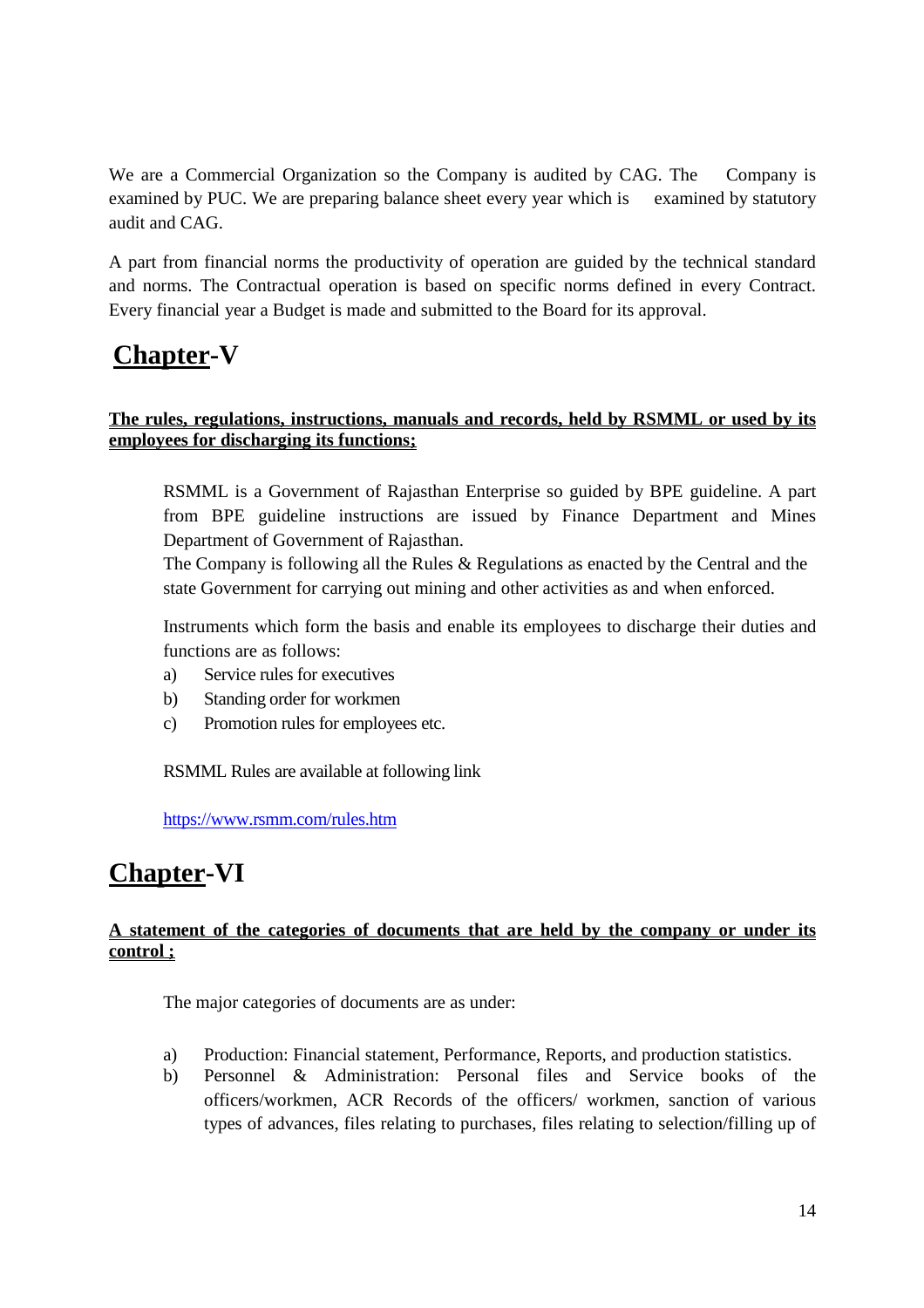posts/vacancies, files dealing with legal matters, files relating to vigilance matters etc. files relating welfare activities etc. Rules & Regulations

- c) Finance & Accounts : Budget, Budgetary allocations, audit files details of CPF, advances, their recoveries, details of capital and revenue income and expenditures etc., and physical details
- d) Purchase & Stores: Indents, SRVs, SIVs, Stock Registers, RCs and various Challans and vouchers.
- e) Marketing: Commercial papers comprising of invoices delivery challans, orders, account statements and respective files of various customers and related agencies.

### **Chapter-VII**

#### **The particulars of any arrangement that exists for consultation with, or representation by, the members of the public in relation to the formulation of its policy or implementation thereof;**

Being a commercial company there is limited scopes for consultation with or representation by, the members of the public in relation to the formulation of its policy of implementation thereof.

# **Chapter-VIII**

**A statement of the boards, councils, committees and other bodies consisting of two or more persons constituted as its part or for the purpose of its advice, and as to whether meetings of those boards, councils, committees and other bodies are open to the public, or the minutes of such meetings are accessible for public;**

The Board of directors are mentioned at Para 2 of this report. Board of Directors is the governing body of the organization and Managing Director is the Chief Executives of the Company. Various committees operate based on the statutory and other requirement.

### **Chapter-IX**

#### **A directory of its officers and employees;**

A directory of Officers is placed at Annexure-I available at the end of document.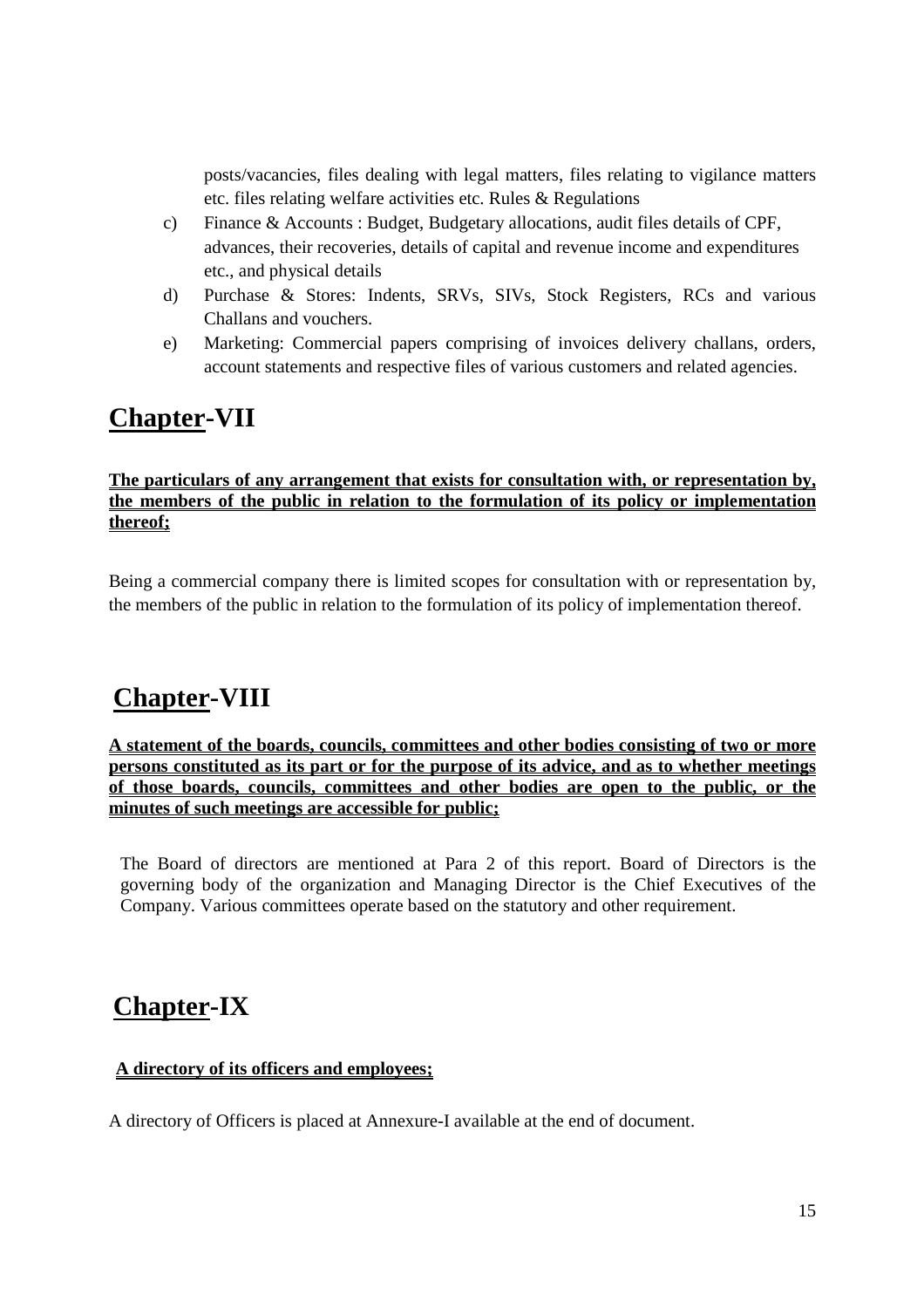# **Chapter-X**

#### **The monthly remuneration received by each of its officers and employees, including the system of compensation as provided in its regulations;**

 $7<sup>th</sup>$  pay commission is applicable to all employees, Salaries are being prepared and disbursed online through ERP to the employees. The pay scales of the employees are as under:-

| Grade   | Revised Corresponding Level In Pay Matrix in 7 <sup>th</sup> Pay |
|---------|------------------------------------------------------------------|
| $E - 7$ | $L-22$                                                           |
| $E - 6$ | $L-21$                                                           |
| $E - 5$ | $L-20$                                                           |
| $E - 4$ | $L-19$                                                           |
| $E - 3$ | $L-17$                                                           |
| $E - 2$ | $L-16$                                                           |
| $E - 1$ | $L-14$                                                           |

#### **Pay scales of Executives:**

#### **Pay Scales of Workmen:**

| Category | Revised Corresponding Level In Pay Matrix in 7 <sup>th</sup> |
|----------|--------------------------------------------------------------|
|          | Pay                                                          |
| W-IX-S   | $L-13$                                                       |
| W-IX     | $L-13$                                                       |
| W-VIII   | $L-12$                                                       |
| W-VII    | $L-11$                                                       |
| W-VI     | $L-09$                                                       |
| W-V      | $L-08$                                                       |
| W-IV     | $L-06$                                                       |
| W-III    | $L-04$                                                       |
| W-II     | $L-03$                                                       |
| W-I      | $L-02$                                                       |

In addition to above DA, HRA and other perks are also applicable as per the prevailing norms of the company.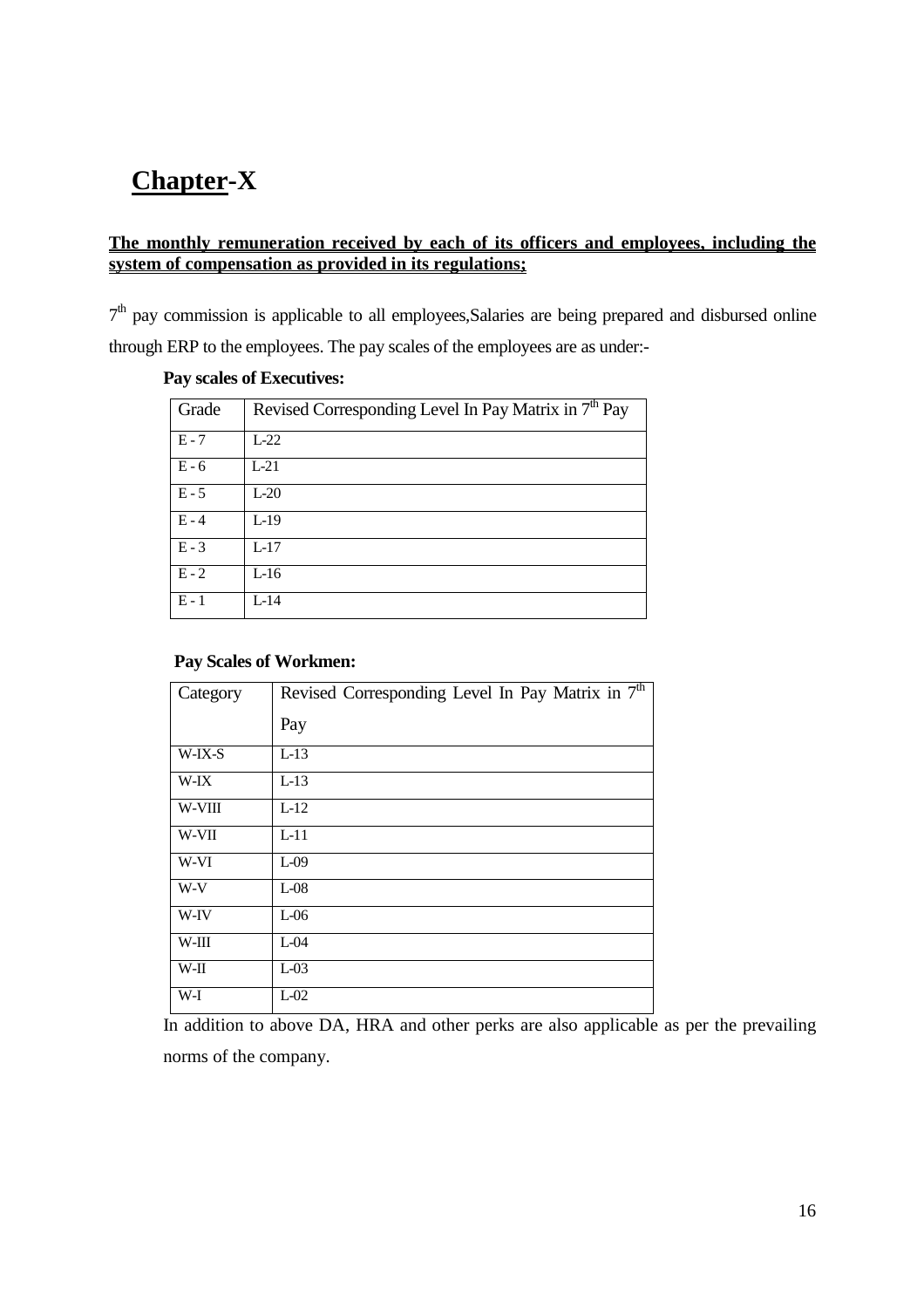# **Chapter-XI**

#### **The budget allocated to each of its agency, indicating the particulars of all plans, proposed expenditures and reports on disbursements made;**

Since RSMML is a commercial organization so there is no budget allocation from government, company is making its own budget.

The broad details regarding the allocation of the budget is mentioned at Para 4 of this report. Further details are for internal use only.

### **Chapter-XII**

### **The manner of execution of subsidy programmes, including the amounts allocated and the details of beneficiaries of such programmes;**

Credit policy in place of subsidy, as per general commercial practice.

# **Chapter-XIII**

**Particulars of recipients of concessions, permits or authorizations granted by it;** Not applicable.

# **Chapter-XIV**

### **Details in respect of the information, available to or held by it, reduced in an electronic form;**

Information about various aspects and functions of RSMML is available on the web site

www.rsmm.com.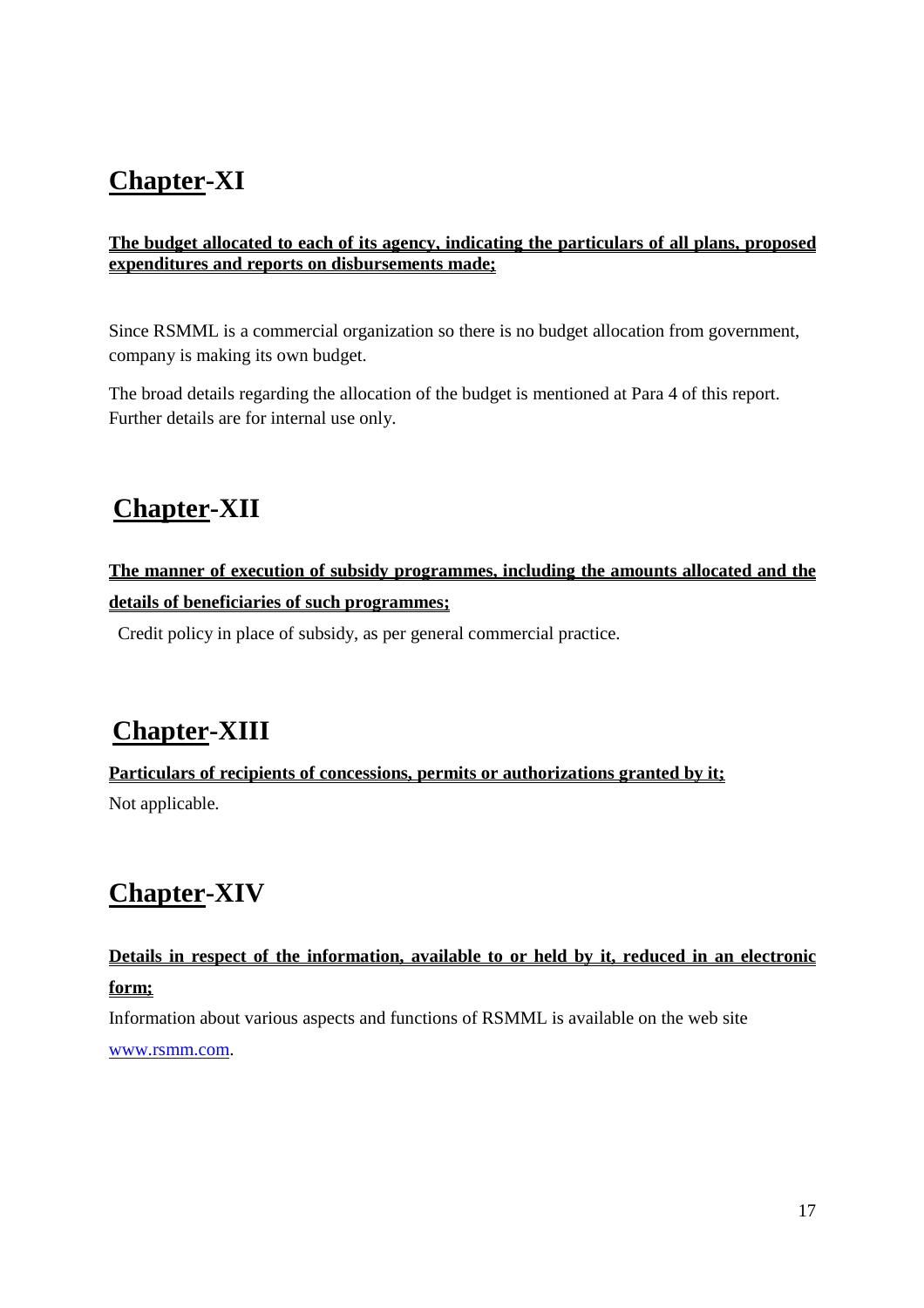### **Chapter-XV**

#### **The particulars of facilities available to citizens for obtaining information, including the working hours of a library or reading room, if maintained for public use;**

Not applicable.

### **Chapter-XVI**

#### **The names, designations and other particulars of the State Public Information Officers (SPIO) & Assistant Public Information Officers (APIO);**

#### **For Corporate Office**

| Name of SPIO   | <b>Designation &amp; Office</b><br><b>Address</b>                        | <b>Contact</b><br>No. | Name of APIO      | <b>Designation &amp; Office</b><br><b>Address</b>                         |
|----------------|--------------------------------------------------------------------------|-----------------------|-------------------|---------------------------------------------------------------------------|
| Dr.T.R Agrawal | Financial Advisor,<br>Corporate Office, 4, Meera<br>Marg, Udaipur (Raj.) | $Ph.0294-$<br>2428791 | Shri B.S.Patrabat | D.G.M. (P&A) RSMM<br>Ltd., Corporate Office, 4,<br>Marg, Udaipur<br>Meera |
|                |                                                                          |                       |                   |                                                                           |

#### **For SBU & PC – Rock phosphate**

| Name of SPIO | <b>Designation &amp; Office</b> | <b>Contact</b> | Name of APIO   | <b>Designation &amp; Office</b> |
|--------------|---------------------------------|----------------|----------------|---------------------------------|
|              | <b>Address</b>                  | No.            |                | <b>Address</b>                  |
| Shri Mukesh  | Group General Manager,          | Phone:         | Shri Dinesh    | DGM (P&A), SBU $\&$             |
| Chaturvedi   | SBU & PC-Rock phosphate,        | $ 0294 -$      | <b>Bhupesh</b> | PC-Rock phosphate,              |
|              | Jhamarkotra Mines,              | 2342441-       |                | Jhamarkotra Mines,              |
|              | Udaipur                         | 443            |                | Udaipur                         |
|              |                                 | 0294-<br>Fax:  |                |                                 |
|              |                                 | 2342444        |                |                                 |
|              |                                 |                |                |                                 |

#### **For SBU & PC – Limestone**

| Name of SPIO       | <b>Designation &amp; Office</b><br><b>Address</b>                                                    | <b>Contact No.</b>                                                           | Name of APIO                  | <b>Designation &amp; Office</b><br><b>Address</b>                                              |
|--------------------|------------------------------------------------------------------------------------------------------|------------------------------------------------------------------------------|-------------------------------|------------------------------------------------------------------------------------------------|
| Shri P.R. Prajapat | Group General Manager,<br>SBU & PC-Limestone, 8,<br>West Patel Nagar, Circuit<br>House Road, Jodhpur | Phone: 0291-<br>2512970,2515528,<br>Res:0291-2755313<br>Fax:: $0291-2511029$ | Shri Satyendra<br>Kumar Meena | Manager (P&A), SBU $&$<br>PC-Limestone, 8, West<br>Patel Nagar, Circuit House<br>Road, Jodhpur |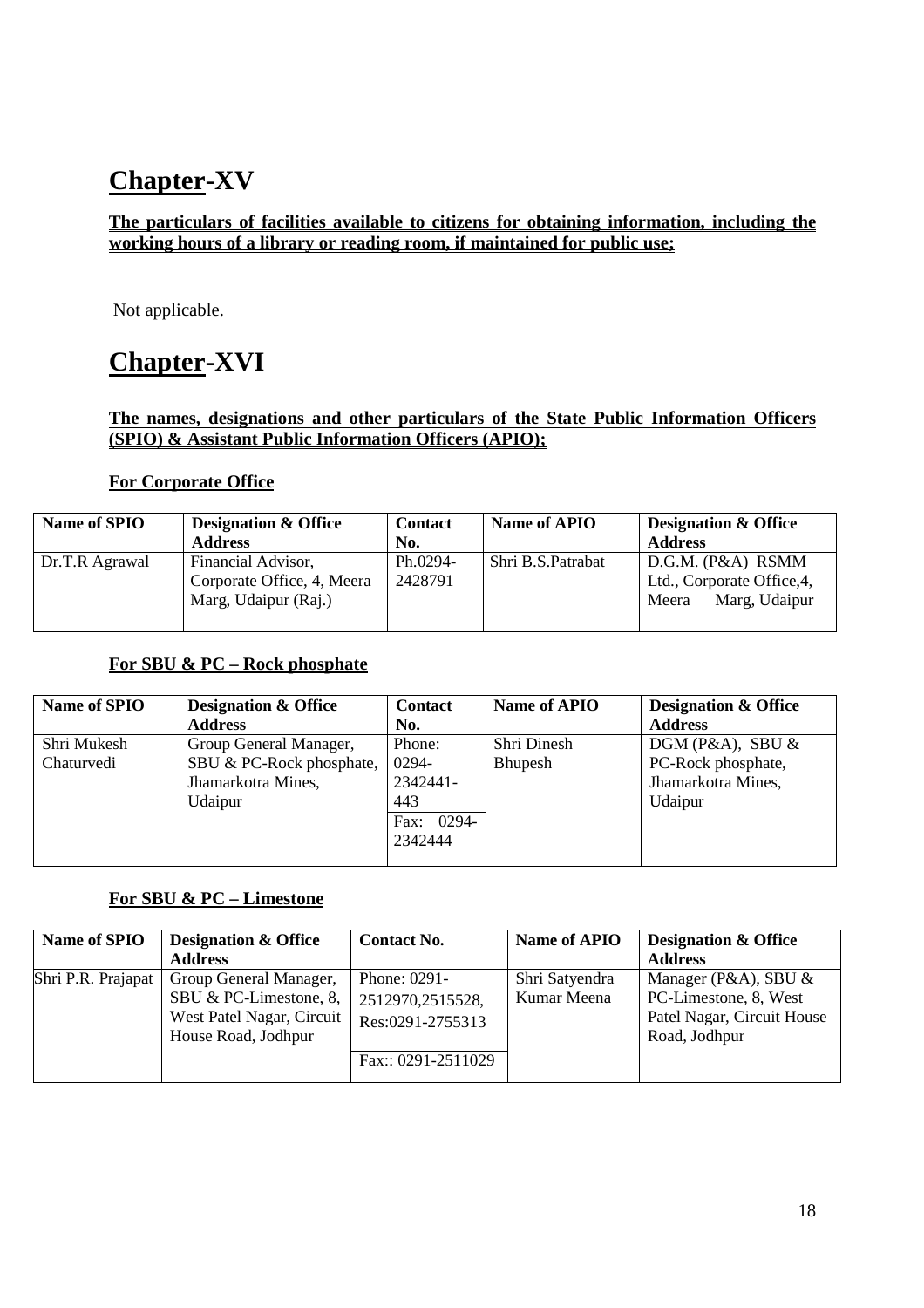#### **For SBU & PC – Lignite**

| Name of SPIO    | <b>Designation &amp; Office</b> | <b>Contact No.</b>  | Name of APIO | <b>Designation &amp; Office</b> |
|-----------------|---------------------------------|---------------------|--------------|---------------------------------|
|                 | <b>Address</b>                  |                     |              | <b>Address</b>                  |
| Shri Arun Singh | Head $\&$ In charge, SBU $\&$   | Phone: $0141-$      | Shri Rahul   | Dy.Manager (Mktg), SBU          |
|                 | PC-Lignite, Khanij              | 2227715,2227770     | Yadav        | & PC-Lignite, Khanij            |
|                 | Bhawan, Tilak Marg,             | Res:0141-2359772    |              | Bhawan, Tilak Marg,             |
|                 | Jaipur                          |                     |              | Jaipur                          |
|                 |                                 | Fax:: 0141-2227860, |              |                                 |
|                 |                                 | 2227761             |              |                                 |

#### **For SBU & PC – Gypsum**

| Name of SPIO     | <b>Designation &amp;</b><br><b>Office Address</b>              | <b>Contact No.</b>        | Name of APIO    | <b>Designation &amp; Office</b><br><b>Address</b>                                      |
|------------------|----------------------------------------------------------------|---------------------------|-----------------|----------------------------------------------------------------------------------------|
| Shri A.K.Jaiswal | Head & In<br>charge, SBU $&$<br>PC-Gypsum, 02,<br>Gandhi Nagar | Phone: $0151-$<br>2523295 | Shri R.P.Sharma | Asst.Manager (P&A),<br>SBU & PC- Gypsum, 02,<br>Gandhi Nagar Scheme,<br><b>Bikaner</b> |
|                  | Scheme, Bikaner                                                | Fax: 0151-<br>2523519     |                 |                                                                                        |

### **Chapter-XVII**

#### **Such other information as may be prescribed and thereafter update these publications every year;**

Updation of information on website is carried out.

**Name & designation of Appellate Authority:**

 **Dr. K.B. Pandya, IAS, Managing Director,** 

 **Corporate Office, 4-Meera Marg, Udaipur – 313 004 INDIA.** 

Phone: +91-294-2428741-42 Res: 0294 – 2451288

Fax: +91-294-2428770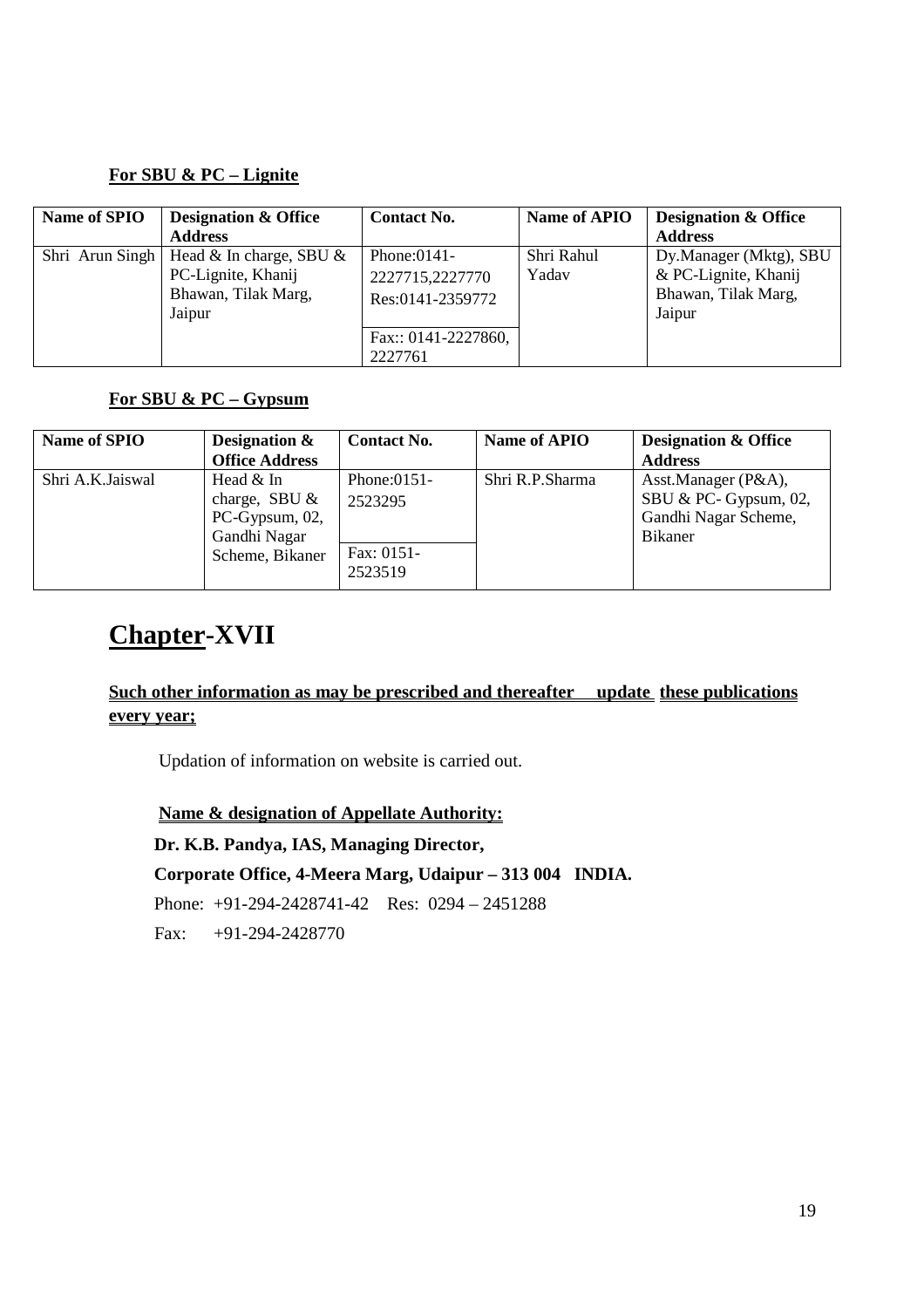### **Status of RTI Application and First Appeal in the calendar year 2021**

#### RTI Application Status

| Application<br>Received | Information<br>Given | Rejected | Pending | Fee Received(In<br>$\rm{Rs})$ |
|-------------------------|----------------------|----------|---------|-------------------------------|
| 87                      | 74                   |          |         | 5154                          |

First Appeal Status

| Appeals Received | Accepted | Rejected | Pending |
|------------------|----------|----------|---------|
|                  |          |          |         |

Contact number of SPIO is available at Chapter XVI of this document.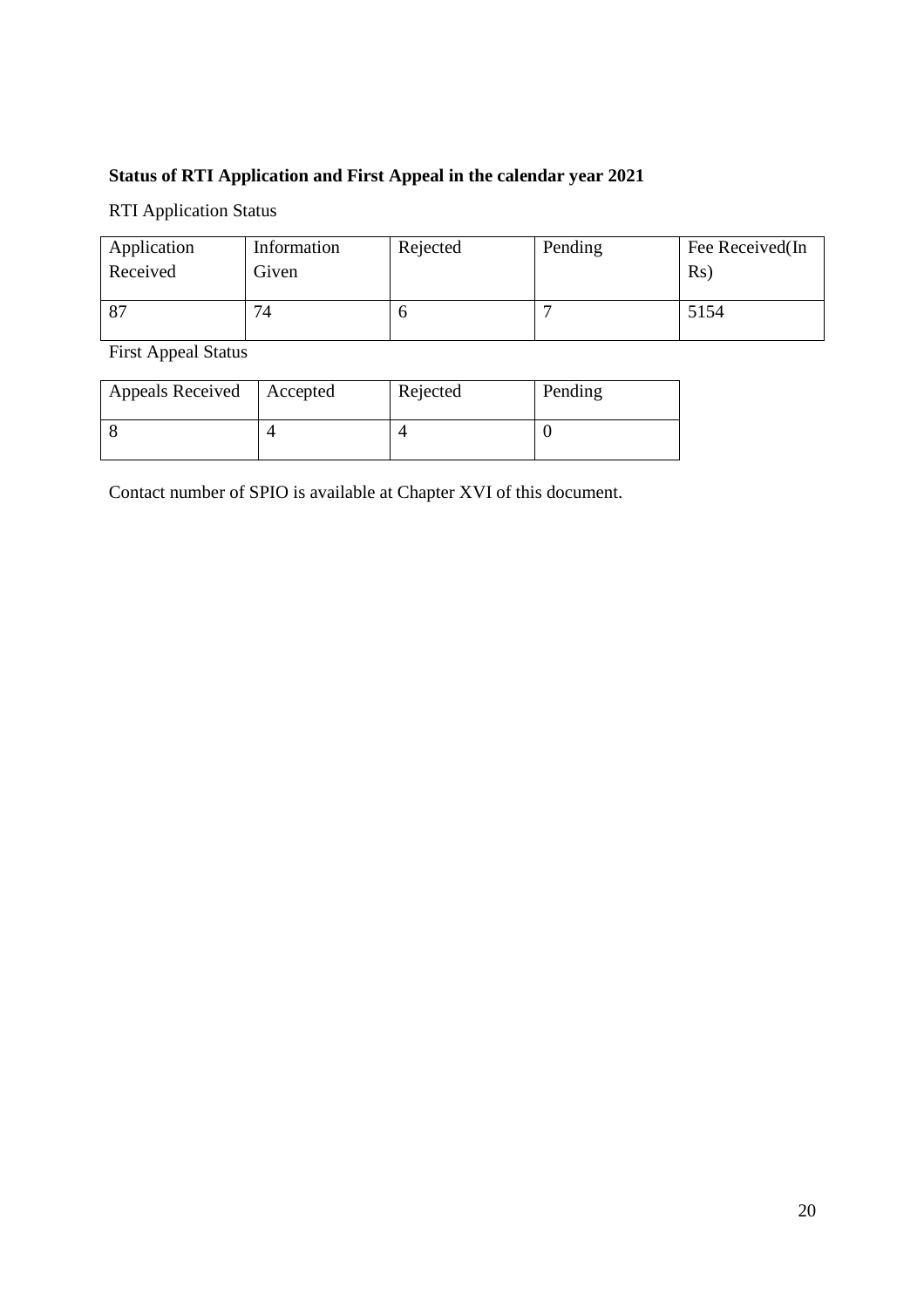#### Annexure-I

| <b>CORPORATE OFFICE</b>      |     |                                 |                                    |                  |  |  |
|------------------------------|-----|---------------------------------|------------------------------------|------------------|--|--|
| 4, Meera Marg Udaipur 313001 |     |                                 |                                    |                  |  |  |
| Sno.                         |     | <b>Name</b>                     | <b>Designation</b>                 | Mobile No.       |  |  |
| 1                            | Dr. | K.B. PANDYA                     | <b>MANAGING</b><br><b>DIRECTOR</b> | 0294-<br>2428741 |  |  |
| $\overline{2}$               | Dr. | T.R.AGRAWAL                     | F.A. /ED                           | 9414159884       |  |  |
| 3                            | Dr. | <b>TARU SURANA</b>              | <b>SM</b>                          | 9828820789       |  |  |
| 4                            | Sh. | <b>SANJAY SHRIMALI</b>          | GGM(MING)                          | 9413300432       |  |  |
| 5                            | Sh. | D.D.SHRIPAT                     | GGM(PROJECT)                       | 9413304558       |  |  |
| 6                            | Sh. | L.S.SARDALIA                    | GGM(MM)                            | 9413318729       |  |  |
| $\overline{7}$               | Sh. | <b>NAVEEN DALAL</b>             | GM(OD)                             | 9413318622       |  |  |
| 8                            | Sh. | <b>SUNIL SINGH DAIYA</b>        | DGM(P&A)                           | 9413318052       |  |  |
| 9                            | Sh. | NEERAJ SHRIMALI                 | DGM(IT)                            | 9413318470       |  |  |
| 10                           | Dr. | AZIMUDDIN KHAN                  | DGM(IT)                            | 9414157867       |  |  |
| 11                           | Sh. | RAJENDR RAO                     | DGM(F&A) /Comp.<br>Secy.           | 9413300452       |  |  |
| 12                           | Sh. | <b>ASHOK NALWAYA</b>            | DGM(F&A)                           | 9413300451       |  |  |
| 13                           | Sh. | HANUMANT SINGH                  | DGM(MKT)                           | 9414166699       |  |  |
| 14                           | Sh. | <b>B.S.PATRABAT</b>             | DGM(P&A)                           | 9414163375       |  |  |
| 15                           | Sh. | <b>DINESH DARGAR</b>            | DGM(F&A)                           | 9413300441       |  |  |
| 16                           | Sh. | <b>NAVEEN GUPTA</b>             | DGM (Mat.Mgt.)                     | 9413300446       |  |  |
| 17                           | Sh. | DINESH CHANDRA JOSHI            | SM(SUR)                            | 9413304553       |  |  |
| 18                           | Sh. | Y.K.SHARMA                      | SM(SURVEY)                         | 9414168269       |  |  |
| 19                           | Sh. | RAJIV BHATNAGAR                 | M(SURVEY)                          | 9413304570       |  |  |
| 20                           | Sh. | PREMENDRA KUMAR<br><b>SUMAN</b> | M (GEO)                            | 9414163373       |  |  |
| 21                           | Sh. | RAJ GOURAV AHARI                | M (MKT)                            | 9414063483       |  |  |
| 22                           | Sh. | <b>HEMANT GAUTAM</b>            | M(MM)                              | 9414155119       |  |  |
| 23                           | Sh. | <b>GAURAV SHRIVASTAVA</b>       | M(Contract)                        | 9414155118       |  |  |
| 24                           | Sh. | <b>MANISH DHAYBHAI</b>          | M(MM)                              | 9414065129       |  |  |
| 25                           | Smt | ANAMIKA SHARMA                  | M(F&A)                             | 9414162025       |  |  |
| 26                           | Smt | PURNIMA DEVPURA                 | M(F&A)                             | 9414162027       |  |  |
| 27                           | Dr. | PRIYANKA JAIN                   | M(F&A)                             | 9414162041       |  |  |
| 28                           | Smt | PAYAL JAIN                      | M(F&A)                             | 9414162019       |  |  |
| 29                           | Sh. | <b>ANKIT GUPTA</b>              | M(CIVIL)                           | 9414162013       |  |  |
| 30                           | Sh. | RAHUL KOTWAL                    | M(P&A)                             | 9414063476       |  |  |
| 31                           | Smt | <b>BHAWNA SHARMA</b>            | M(P&A)                             | 9414063486       |  |  |
| 32                           | Smt | MAHIMA ANKALA                   | M(Library)                         | 9414063464       |  |  |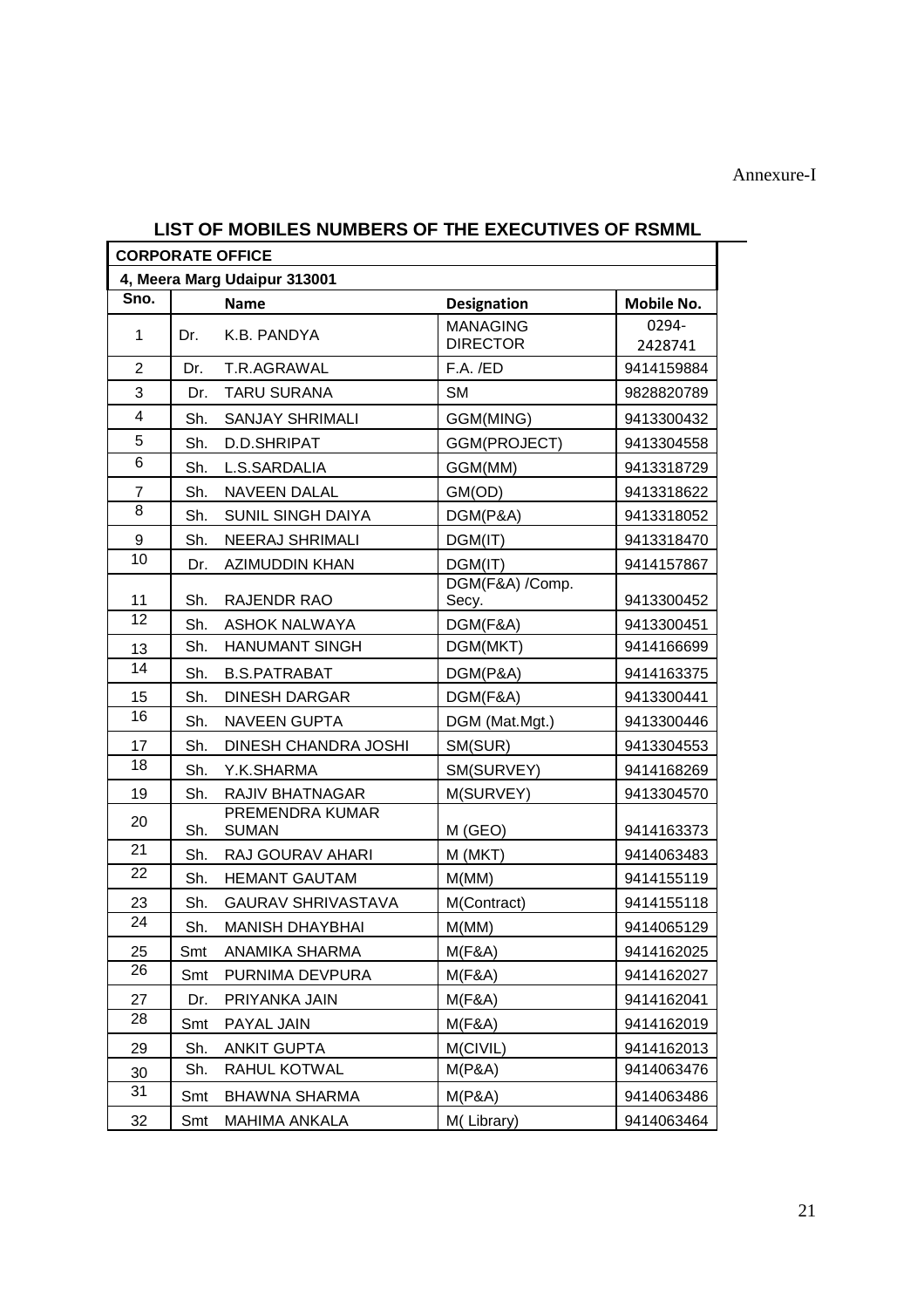| 33                                           | Smt<br><b>NEETU SOLANKI</b>                | M(P&A)              | 9414063468 |  |  |  |
|----------------------------------------------|--------------------------------------------|---------------------|------------|--|--|--|
| 34                                           | Sh.<br><b>VILAS TAVERA</b>                 | M (ELECT.)          | 9414063478 |  |  |  |
| 35                                           | Sh.<br><b>BHUPENDRA LOHAR</b>              | $M$ (F&A)           | 9414090468 |  |  |  |
| 36                                           | Sh.<br><b>ROHIT SHARMA</b>                 | DM (MKT.)           | 9414064254 |  |  |  |
| 37                                           | Sh.<br><b>VIJAY KUMAR</b>                  | DM (Co. Sec.)       | 9414163320 |  |  |  |
| 38                                           | Ms<br><b>ASHIMA JAIN</b>                   | DM (MING)           | 9116006907 |  |  |  |
| 39                                           | Sh.<br><b>DEEPAK KANERIA</b>               | DM(P&A)             | 9116006902 |  |  |  |
| 40                                           | Sh.<br>NAVNEET BHATNAGAR                   | <b>DM (P&amp;A)</b> | 9414166053 |  |  |  |
| 41                                           | Dr.<br><b>GAURAV JAIN</b>                  | <b>DM (P&amp;A)</b> | 9414163310 |  |  |  |
| 42                                           | Sh.<br>ABHIMANYU                           | DM (SYSTEMS)        | 9116006904 |  |  |  |
| 43                                           | Smt<br><b>DIVYA NAGPAL</b>                 | <b>DM (F&amp;A)</b> | 9116006906 |  |  |  |
| 44                                           | Sh<br><b>VIJAY SHARMA</b>                  | DM(P&A)             | 9414068016 |  |  |  |
| 45                                           | YATENDRA SINGH<br>Sh.<br><b>RATHORE</b>    | AM(P&A)             | 8279110199 |  |  |  |
|                                              | <b>SBU-PC (GYPSUM)</b>                     |                     |            |  |  |  |
|                                              | 02, Gandhi Nagar Scheme Bikaner, Rajasthan |                     |            |  |  |  |
| 1                                            | Sh.<br>A.K. JAISWAL                        | DGM(GEO)            | 9414163343 |  |  |  |
| $\overline{c}$                               | Sh.<br>R.S. SHEKHAWAT                      | DGM(P&A)            | 9414163020 |  |  |  |
| 3                                            | ARCHANA SHARMA<br>Smt.                     | M (P&A)             | 9414163305 |  |  |  |
| 4                                            | Smt.<br>RACHNA SOLANKI                     | M(P&A)              | 9414063465 |  |  |  |
| 5                                            | Sh.<br><b>MUKESH KUMAR</b>                 | M(F&A)              | 9414090448 |  |  |  |
| 6                                            | Sh.<br>PREMA RAM GODHARA                   | M (MINING)          | 9414163094 |  |  |  |
| $\overline{7}$                               | Sh.<br><b>RUPENDER SINGH</b>               | M(F&A)              | 9414064208 |  |  |  |
| 8                                            | Sh.<br><b>IMRAN ALI</b>                    | M (GEO.)            | 9414064216 |  |  |  |
| 9                                            | U.C.THANVI<br>Sh.                          | DM(P&A)             | 9414064001 |  |  |  |
| 10                                           | Sh.<br><b>BHANWAR SINGH</b>                | AM (MINING)         | 8279110191 |  |  |  |
| 11                                           | Sh.<br>RAM PRAKASH SHARMA                  | AM(P&A)             | 8279110196 |  |  |  |
| 12                                           | Sh.<br>NARENDRA KR. DUBEY                  | AM(SURVEY)          | 8279110198 |  |  |  |
|                                              |                                            |                     |            |  |  |  |
| <b>SBU-PC (LIGNITE)</b>                      |                                            |                     |            |  |  |  |
| Khanij Bhawan, Tilak Marg, Jaipur, Rajasthan |                                            |                     |            |  |  |  |
| 1                                            | Sh.<br><b>ARUN SINGH</b>                   | GM(MKT)             | 9414073839 |  |  |  |
| $\overline{2}$                               | Sh.<br>REETESH POKHARNA                    | DGM(MECH)           | 9414063070 |  |  |  |
| 3                                            | Sh.<br>RIPAN SANDHU                        | DGM(P&A)            | 9414167200 |  |  |  |
| 4                                            | Sh.<br>Y.K. SHARMA                         | DGM(F&A)            | 9414163016 |  |  |  |
| 5                                            | Sh.<br>ASEEM AGARWAL                       | SM(IT)              | 9413300477 |  |  |  |
| 6                                            | Sh.<br>PRAMOD KUMAR JAIN                   | SM(MKT)             | 9413300406 |  |  |  |
| 7                                            | Sh.<br><b>B.S. RAJAWAT</b>                 | SM(MING)            | 9413300487 |  |  |  |
| 8                                            | Sh.<br><b>NITIN JAIN</b>                   | SM(CIVIL)           | 9414157171 |  |  |  |
| 9                                            | Sh.<br>NARENDRA GARG                       | SM(MKT)             | 9414075609 |  |  |  |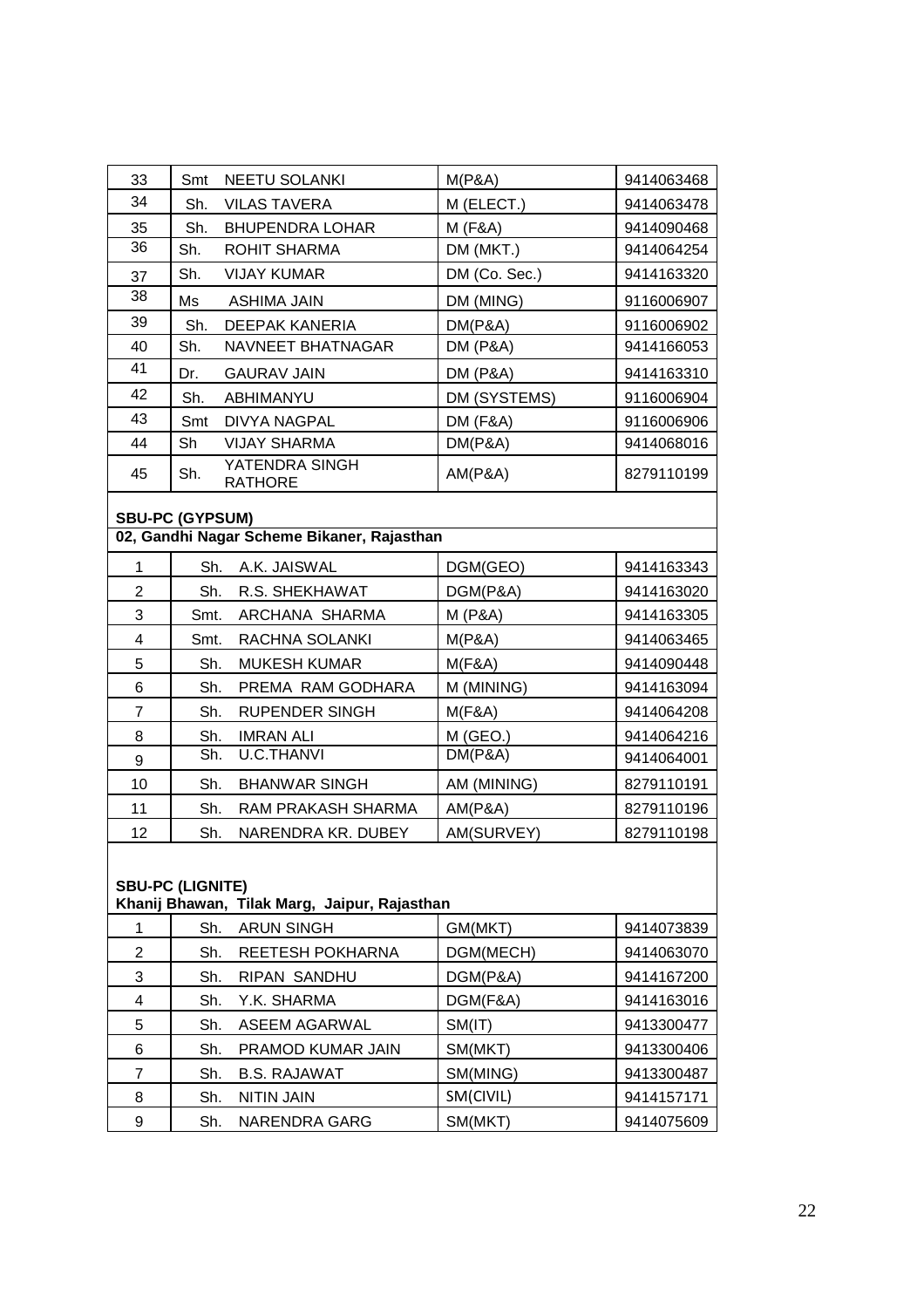| 10                                                      | Sh. | <b>M.S. SOLANKI</b>                      | SM(MING)         | 9413307199 |  |
|---------------------------------------------------------|-----|------------------------------------------|------------------|------------|--|
| 11                                                      | Sh. | <b>SURESH CHANDRA</b><br><b>SHARMA</b>   | M(MING)          | 9413300476 |  |
| 12                                                      | Sh. | DINESH K. SHRIMALI                       | M(MINING)        | 9414155135 |  |
| 13                                                      | Sh. | SHRAWAN LAL BERWAL                       | M (MINING)       | 9413300459 |  |
| 14                                                      | Sh. | DEEPAK CHOUHAN                           | M(SURVEY)        | 9414155134 |  |
| 15                                                      | Sh. | RAJESH KUMAR BISHNOI                     | M(ELECT.)        | 9414063473 |  |
| 16                                                      | Sh. | AJAY KUMAR JAISWAL                       | DM(MING)         | 9414163309 |  |
| 17                                                      | Sh. | RAHUL YADAV                              | DM(MKTG.)        | 9414064219 |  |
| 18                                                      | Sh. | AMAR SINGH MEENA                         | DM(MINING)       | 9414063074 |  |
| 19                                                      | Sh. | RAJESH KUMAR SUMAN                       | <b>DM-MINING</b> | 9414064234 |  |
| 20                                                      | Sh. | <b>SHIV KUMAR PRAJAPATI</b>              | DM(MECH.)        | 9414064258 |  |
| 21                                                      | Sh. | RAKESH SONDIYA                           | DM(SURVEY)       | 9414090459 |  |
| 22                                                      | Sh. | <b>ASHOK KUMAR MARU</b>                  | DM(GEO.)         | 9414064257 |  |
| 23                                                      | Sh. | RAMAKANT TRIVEDI                         | DM(MINING.)      | 9414064259 |  |
| 24                                                      | Sh. | SOURABH SHRIVASTAVA                      | DM (GEO.)        | 9414064252 |  |
| 25                                                      | Sh. | <b>ISHTIYAQUE ALAM</b>                   | DM(F&A)          | 9413300405 |  |
| 26                                                      | Sh. | <b>GIRIRAJ PRASAD</b><br><b>JONALIYA</b> | DM (MECH.)       | 9414166025 |  |
| 27                                                      | Sh. | <b>BHUPENDRA KHICHI</b>                  | DM (MING)        | 7073471718 |  |
| 28                                                      | Sh. | SIDDHARTH SINGH                          | DM(MECH.)        | 7073471782 |  |
| 29                                                      | Sh. | <b>VIJAY KUMAR</b>                       | DM (MINING)      | 9414163332 |  |
| 30                                                      | Sh. | <b>YOGENDRA</b>                          | DM (MINING)      | 9414163328 |  |
| 31                                                      | Sh. | <b>JAI PRAKASH</b>                       | DM (MINING)      | 9414163334 |  |
| 32                                                      | Sh. | <b>ARPIT SAXENA</b>                      | DM (MINING)      | 9414068010 |  |
| 33                                                      | Sh. | JITENDRA KUMAR YADAV                     | DM (SURVEY)      | 9414163323 |  |
| 34                                                      | Sh. | <b>RAKESH SONDHIYA</b>                   | DM (SURVEY)      | 9414090459 |  |
| 35                                                      | Sh  | <b>JITENDRA GUPTA</b>                    | AM (MINING)      | 8279110195 |  |
| 36                                                      | Sh. | <b>B.U.S. PRASAD</b>                     | AM (MINING)      | 8279110192 |  |
| 37                                                      | Sh. | <b>MUKESH KR. SINHA</b>                  | AM (MINING)      | 8279110193 |  |
| <b>SBU-PC (LIMESTONE),</b>                              |     |                                          |                  |            |  |
| 8 West Patel Nagar Circuit House Road, JODHPUR -342 011 |     |                                          |                  |            |  |
| 1                                                       | Sh. | P.R.PRAJAPAT                             | <b>GGM</b>       | 9414107477 |  |
| 2                                                       | Sh. | D.S. ACHARYA                             | DGM(GEO)         | 9414163345 |  |
| 3                                                       | Sh. | KISHORE VYAS                             | DGM(MINING)      | 9414126737 |  |
| $\overline{\mathbf{4}}$                                 | Sh. | <b>MOOL CHAND TATER</b>                  | SM(MINING)       | 9413300469 |  |
| 5                                                       | Sh. | AMRA RAM PRAJAPAT                        | SM(MINING)       | 9413300404 |  |
| 6                                                       | Dr. | S.S.YADAV                                | SM (LAB.)        | 9414149411 |  |
| 7                                                       | Sh. | <b>RAJESH SAMAR</b>                      | SM(GEO)          | 9413304548 |  |
| 8                                                       | Sh. | <b>ASHISH PARIHAR</b>                    | M (MINING)       | 9414163329 |  |
| 9                                                       | Sh. | <b>JALA RAM CHOUDHARY</b>                | M(MINING)        | 9413300415 |  |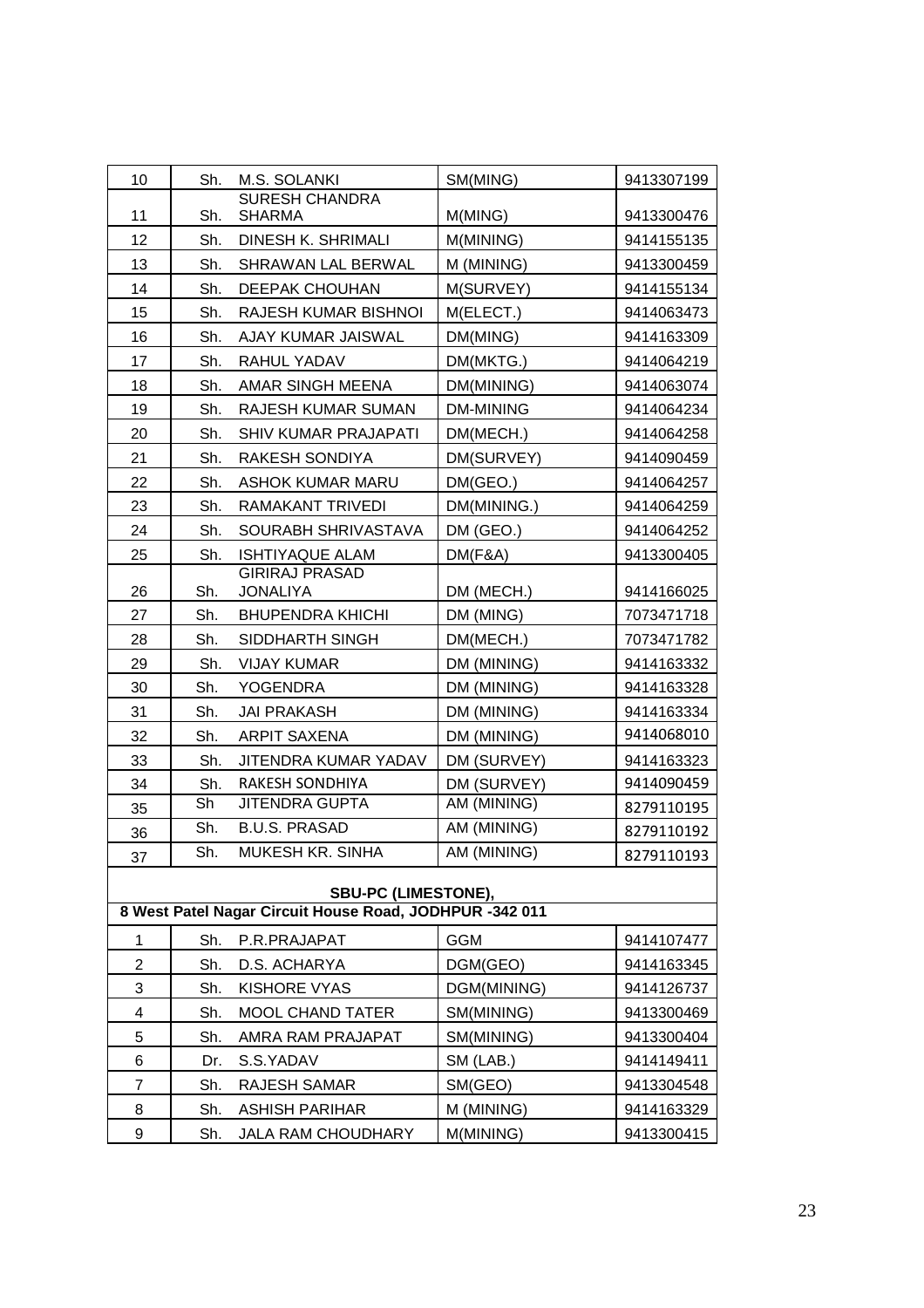|              |     | <b>SATYENDRA KUMAR</b>                                                   |             |            |  |  |
|--------------|-----|--------------------------------------------------------------------------|-------------|------------|--|--|
| 10           | Sh. | <b>MEENA</b>                                                             | M(P&A)      | 9414063472 |  |  |
| 11           | Sh. | <b>KAMLESH TAK</b>                                                       | M(MKT.)     | 9414063475 |  |  |
| 12           | Sh. | P. LEELA KUMAR                                                           | M(SURVEY)   | 9413311717 |  |  |
| 13           | Sh. | SAMPAT RAJ DEORA                                                         | M(MECH.)    | 9414064201 |  |  |
| 14           | Sh. | <b>DINESH KACHHAWA</b>                                                   | DM(Mech.)   | 9414155120 |  |  |
| 15           | Sh. | <b>ARVIND KUMAR</b><br><b>KANSOTIA</b>                                   | DM(MM)      | 9414090453 |  |  |
| 16           | Sh. | <b>MANOJ DEORA</b>                                                       | DM(F&A)     | 9414090445 |  |  |
| 17           | Dr. | <b>MADAN MOHAN</b><br><b>MEGHWAL</b>                                     | DM(GEO)     | 9414064207 |  |  |
| 18           | Sh. | <b>GULSHAN JAWA</b>                                                      | DM (MINING) | 9414090458 |  |  |
| 19           | Sh. | <b>SATYANARAYAN</b><br><b>PALIWAL</b>                                    | DM (MINING) | 9414163307 |  |  |
| 20           | Sh. | <b>SURENDRA SINGH</b><br><b>CHOUDHARY</b>                                | DM (MINING) | 9414163304 |  |  |
| 21           | Sh. | PANKAJ KUMAR<br><b>DHAPOLA</b>                                           | DM(P&A)     | 9414163317 |  |  |
| 22           | Sh. | PRAMOD DABI                                                              | DM (MINING) | 9414090463 |  |  |
| 23           | Sh. | CHETAN MANWANI                                                           | DM(MKT.)    | 9414064209 |  |  |
| 24           | Sh. | <b>DWARKA RAM</b>                                                        | DM(MINING)  | 9414064220 |  |  |
| 25           | Sh. | <b>GAJJA RAM</b>                                                         | DM (MING.)  | 9414090443 |  |  |
| 26           | Sh. | MAYANK KUMAR RAO                                                         | DM (MING.)  | 9414063072 |  |  |
| 27           | Sh. | <b>MOHIT KUMAR DAYA</b>                                                  | DM (MINING) | 7073471716 |  |  |
| 28           | Sh. | <b>MADHU RAJ SINGH</b>                                                   | AM (CIVIL)  | 8279110188 |  |  |
| 29           | Sh. | KANTI LAL SHARMA                                                         | AM (MECH.)  | 8279110189 |  |  |
| 30           | Sh. | <b>NARPAT SINGH</b><br><b>RATHORE</b>                                    | AM(MINING)  | 8279110194 |  |  |
| 31           | Sh. | <b>SURESH CHANDRA</b><br><b>MATHUR</b>                                   | AM(P&A)     | 8279110197 |  |  |
|              |     |                                                                          |             |            |  |  |
|              |     | Jhamarkotra Rockphosphate Mines, Jhamarkotra, Udaipur-313 015. Rajasthan |             |            |  |  |
| $\mathbf{1}$ |     | Sh. MUKESH CHATURVEDI                                                    | GGM (Mkt)   | 9414163000 |  |  |
| 2            | Sh. | NARESH AILANEY                                                           | GM(ELECT)   | 9413300402 |  |  |
| 3            | Sh. | R.K.SHARMA                                                               | GM (ELECT)  | 9414167296 |  |  |
| 4            | Sh. | K.L. GANDHI                                                              | DGM(MECH)   | 9413300431 |  |  |
| 5            | Sh. | <b>ABDUL MANNAN</b>                                                      | DGM(OD)     | 9414163395 |  |  |
| 6            | Dr. | <b>NASREEN BANU</b>                                                      | DGM (MO)    | 9413304562 |  |  |
| 7            | Sh. | <b>DINESH BHUPESH</b>                                                    | DGM(P&A)    | 9413304552 |  |  |
| 8            | Sh. | YOGESH VYAS                                                              | DGM(MINING) | 9413300428 |  |  |
| 9            | Sh. | <b>LUKKY BHARGAVA</b>                                                    | DGM(MECH)   | 9413300421 |  |  |
| 10           | Sh. | I.S. BAHARATH                                                            | DGM(MINING) | 9413300427 |  |  |
| 11           | Sh. | L.N. KACHHAWA                                                            | DGM(OD)     | 9413304559 |  |  |
| 12           | Sh. | H. GANOTRA                                                               | DGM(MECH)   | 9414168502 |  |  |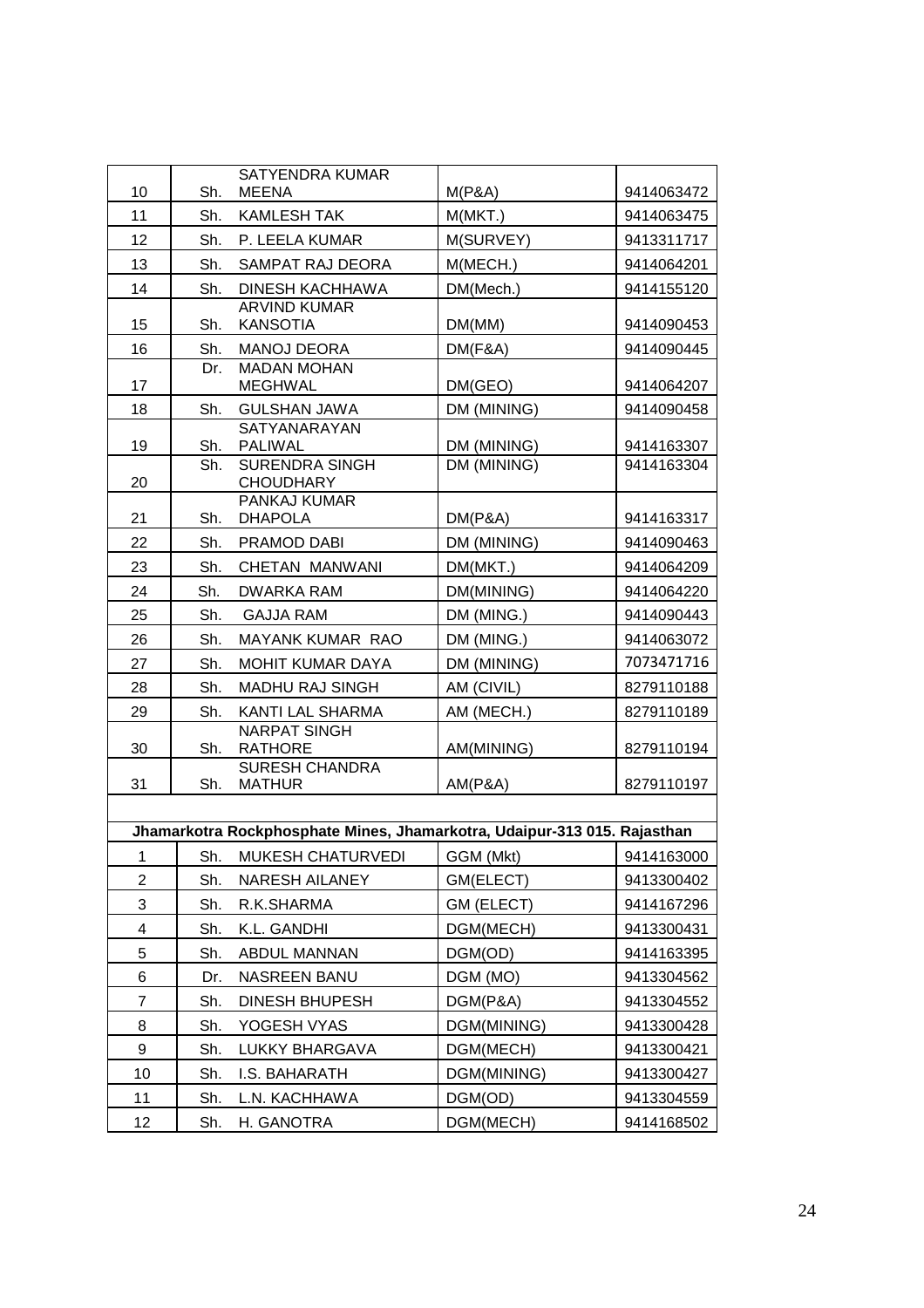| 13 | Sh.        | SAILESH JOSHI                            | DGM(MECH.)          | 9413300401 |
|----|------------|------------------------------------------|---------------------|------------|
| 14 | Sh.        | <b>SHAMIM AHMED</b>                      | DGM(MECH)           | 9414163012 |
| 15 | Sh.        | RAJEEV VERMA                             | DGM(MINING)         | 9413318377 |
| 16 | Sh.        | KAILASH DOSHI                            | <b>SM(F&amp;A)</b>  | 9413300448 |
| 17 | Sh.        | SHANKER LAL JHINGONIA                    | SM(MINING)          | 9413304555 |
| 18 | Sh.        | TARA CHAND GOTHWAL                       | SM(OD)              | 9413304542 |
| 19 | Sh.        | ANIL KUMAR SOREN                         | SM(OD)              | 9413304541 |
| 20 | Sh.        | <b>RAJDEO SINGH</b>                      | SM(MING)            | 9413304551 |
| 21 | Sh.        | S.L. GEHLOT                              | SM(MINING)          | 9413304566 |
| 22 |            | <b>KRISHAN BIHARI</b>                    |                     |            |
| 23 | Dr.<br>Sh. | <b>BADAULIA</b>                          | M(M.O.)             | 9413304543 |
|    | Sh.        | DURGESH CHAND JOSHI                      | M (MINING)          | 9414155122 |
| 24 | Sh.        | R.P. PALOD                               | M(MINING)           | 9413304573 |
| 25 |            | DHARMENDRA VIJAY                         | M(P&A)              | 9413300443 |
| 26 | Sh.        | VINOD KUMAR YADAV<br><b>DINESH SINGH</b> | $M$ (Lab.)          | 9414155124 |
| 27 | Dr         | <b>BAGHELA</b>                           | $M$ (Lab.)          | 9414155125 |
| 28 | Sh.        | <b>VIPIN SHARMA</b>                      | M(MECH.)            | 9414155127 |
| 29 | Sh.        | PANKAJ KUMAR SINGH                       | M(INSTU.)           | 9414155126 |
| 30 | Dr.        | <b>HEMANT KUMAWAT</b>                    | $M$ (MM)            | 9414162010 |
| 31 | Sh.        | DHARMENDRA SURANA                        | M(MINING)           | 9413304576 |
| 32 | Sh.        | <b>LALIT MEHTA</b>                       | M(MINING)           | 9413304579 |
| 33 | Sh.        | SATISH KUMAR JAT                         | M(OD)               | 9414162014 |
| 34 | Sh.        | <b>DILEEP ACHARYA</b>                    | M (MECH.)           | 9414063471 |
| 35 | Sh.        | <b>SUSHANT VYAS</b>                      | M(INSTRU.)          | 9414063481 |
| 36 | Sh.        | <b>SANJAY BHATI</b>                      | M (MECH.)           | 9414063479 |
| 37 | Sh.        | <b>AMIT TRIVEDI</b>                      | M(IT)               | 9414063485 |
| 38 | Sh.        | MUKESH CHANDEL                           | M (MKT.)            | 9414063470 |
| 39 | Dr.        | KANA RAM JANGID                          | M(LAB.)             | 9414162015 |
| 40 | Sh.        | RAJESH KUMAR MEENA                       | M (MECH.)           | 9414063482 |
| 41 | Sh.        | <b>CHIRAG SHARMA</b>                     | $M$ (MM)            | 9414090449 |
| 42 | Smt        | NEHA WADHWA                              | M(F&A)              | 9414064232 |
| 43 | Sh.        | SANDEEP BORA                             | M (MINING)          | 9414090469 |
| 44 | Sh.        | ARVIND KUMAR LOHAR                       | M(GEO.)             | 9414064214 |
| 45 | Sh.        | RAHUL SHARMA                             | M (ELECT.)          | 9414064229 |
| 46 | Sh.        | PRASHANT KUMAR JOSHI                     | M (Mech.)           | 9414064228 |
| 47 | Sh.        | SURENDRA PRATAP<br>SINGH JHALA           | M(GEO)              | 9414064203 |
| 48 | Sh.        | GAJENDRA DAHIMA                          | M(ELECT.)           | 9414064230 |
| 49 | Dr.        | DHULESHWAR MEENA                         | <b>DM (F&amp;A)</b> | 9414090455 |
| 50 | Sh.        | <b>GAGAN SHRIVASTAVA</b>                 | DM (CIVIL)          | 9414063073 |